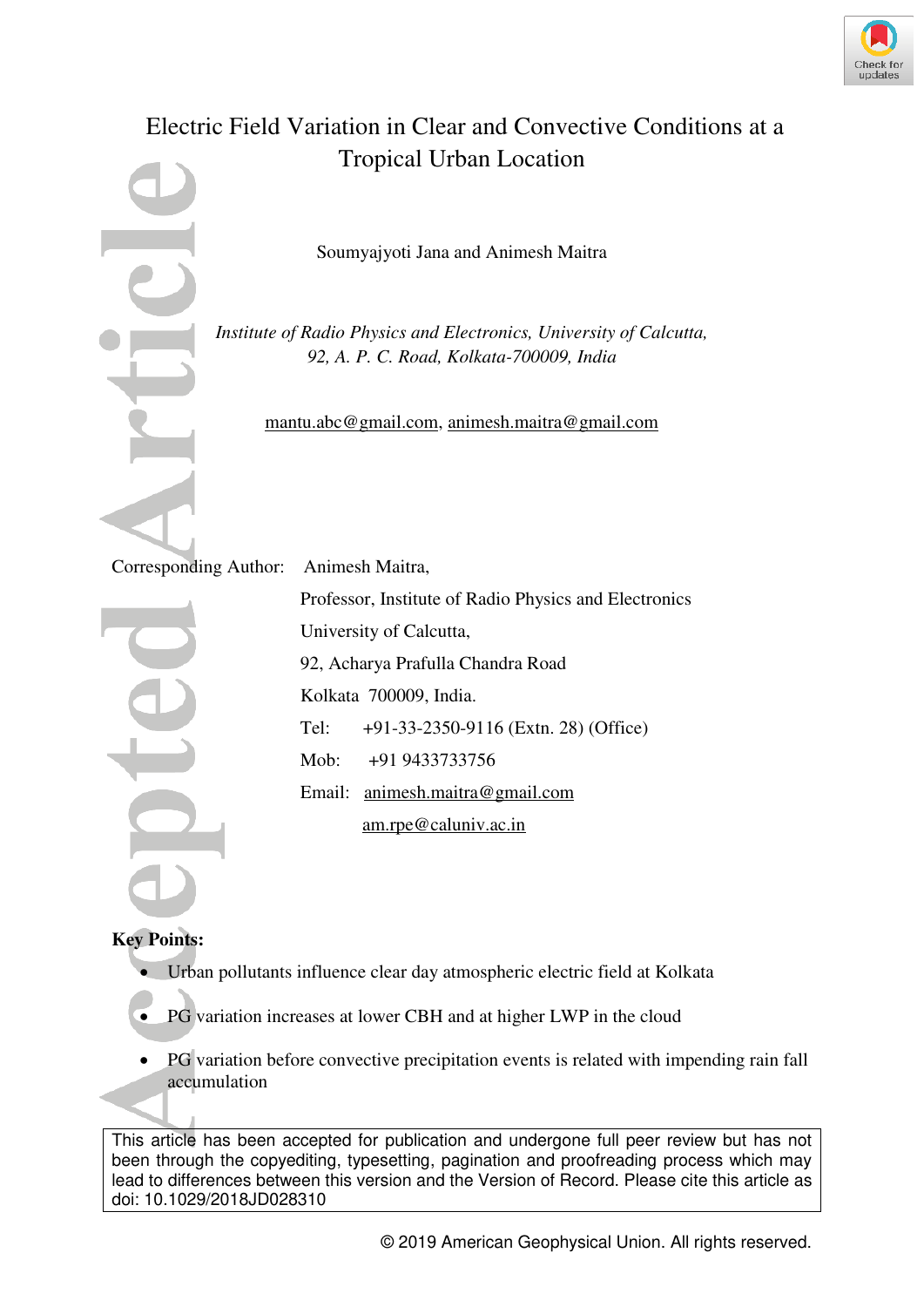#### **Abstract**

The behaviour of atmospheric electric field in terms of potential gradient (PG) has been studied during the period of 2013 and 2014 at a tropical and urban location Kolkata (22°34'N, 88°22'E), India. The clear weather PG is influenced by varying concentration of black carbon (BC) which is a major pollutant in urban atmosphere. The diurnal variation of the clear day PG follows that of the BC concentration in all the seasons. It is found that cloud base height (CBH) and liquid water path (LWP) correlate well with the PG change in convective events. It is shown that during a convective event the PG change measured over 10 min interval about 30 min before the onset of rain can approximate impending rain accumulation.

*Keywords:* Atmospheric electric field; black carbon; liquid water content; cloud base height; convective rain accumulation.

#### **1 Introduction**

 The direct current (DC) atmospheric electric field resides between the lower ionosphere and the ground (Bennett & Harrison, 2008; Rycroft et al., 2000; Roble & Tzur, 1986; Williams, 2003; Markson, 2007). The potential difference between the lower ionosphere (~50 km during daytime) and ground drives a vertical conduction current density  $(1\times10^{12}Am^{-2})$  to flow in all fair weather regions across the globe completing the atmospheric electrical circuit which was first proposed by Wilson (1921). Atmospheric conductivity near the earth surface arises from the ions produced by cosmic ray and terrestrial radioactivity (Bennett & Harrison, 2008; Harrison & Carslaw, 2003; Israel, 1970). The magnitude of fairweather conduction current density is independent of height under steady-state conditions, and hence, it is varying air conductivity with height that determines the electric field vertical profile (Bennett & Harrison, 2008; Srivastava et al., 1972). By convention, the negative of the vertical component of the atmospheric electric field (*E*) is called potential gradient (PG),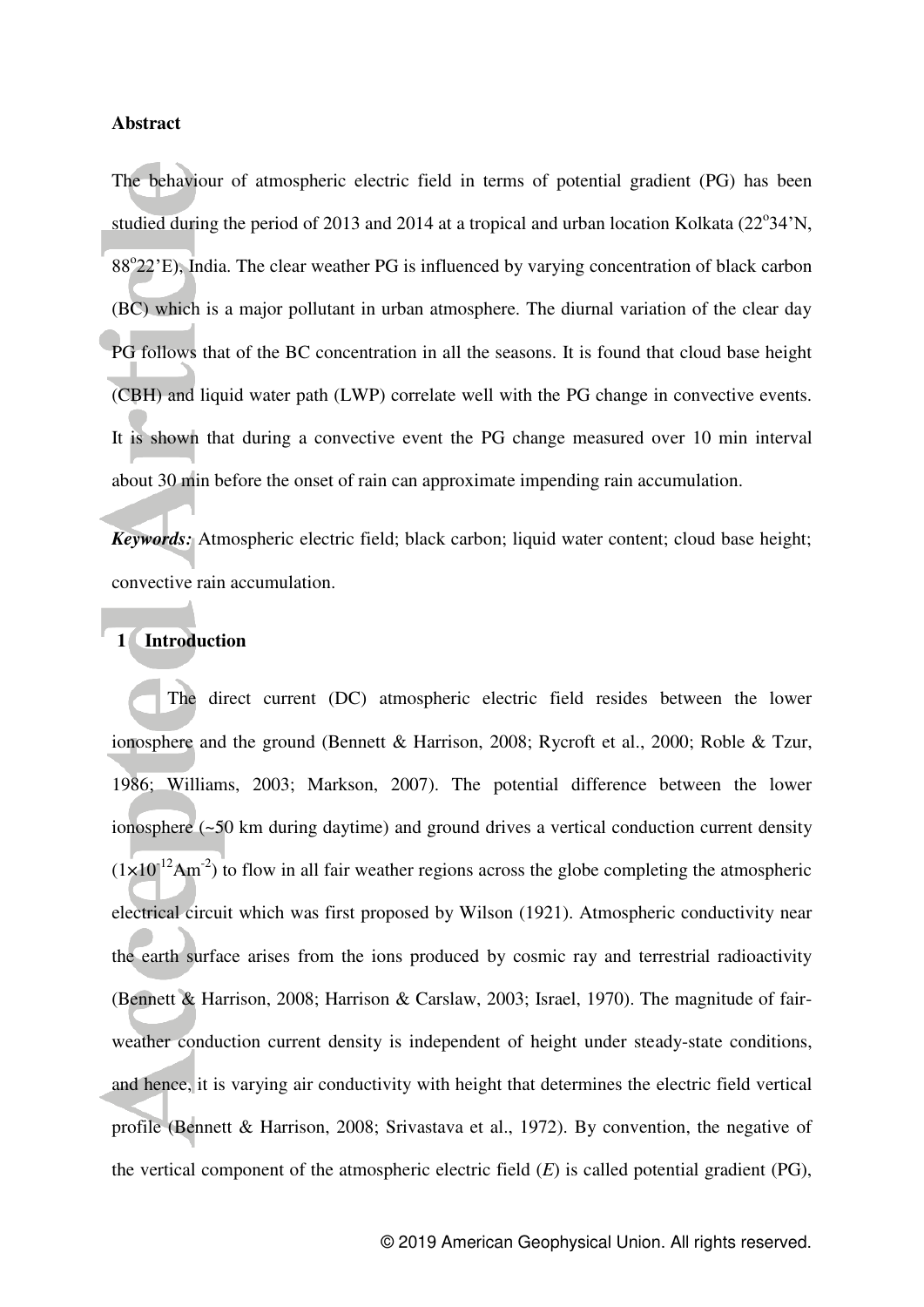i.e. *PG*=*-E*. Fair weather or cloud free conditions show positive *PG* value at ground level below 300 V/m (Bennett & Harrison, 2008; Bennett & Harrison, 2007; Dhanorkar & Kamra, 1993, 1994; Piper & Bennett, 2012). The average minimum PG value at Kolkata is ~380 V/m which vary from 350 V/m (in monsoon) to 500 V/m (in winter). The atmospheric conductivity in fair weather conditions is modulated by local atmospheric constituents like aerosols (Chalmers, 1967; Harrison & Carslaw, 2003; Piper & Bennett, 2012). This is because of the fact that the small ions become large ions after their attachments on aerosol particles which reduces their mobility (Cobb & Wells, 1970; Dhanorkar & Kamra, 1993, 1994; Harrison & Carslaw, 2003; Retalis & Retalis, 1997). The decrease in conductivity due to the reduction in ion mobility enhances the *PG* value (Cobb & Wells, 1970; Dhanorkar & Kamra, 1993, 1994; Mani & Huddar, 1972; Retalis & Retalis, 1997). Thus high pollution level (anthropogenic aerosols) increases the *PG* value at an urban location (Bennett & Harrison, 2008; Chalmers, 1967; Piper & Bennett, 2012; Sheftel et al., 1994; Silva et al., 2014).

Observations on fair weather PG over India are reported showing the effect of atmospheric pollution, smoke, and wind on the atmospheric electric field (Dhanorkar & Kamra, 1993, 1994; Guha et al., 2010; Latha, 2003; Mani & Huddar, 1972). However, the data from highly populated metropolitan cities are lacking. Also, a study of diurnal and seasonal variation of PG and BC and their interrelation is needed to have a better picture of EF variation due to different atmospheric parameters. In the present study, black carbon (BC) measurements at Kolkata (22°34'N, 88°22'E), India, a highly polluted urban location, have been utilized to assess the impact of pollutants on atmospheric electric field. The seasonal and diurnal variation of *PG* has been investigated with respect to varying black carbon concentration which is a major pollutant aerosol at the present location. The aerosol concentration at Kolkata is considerably high showing maximum value in the winter and the minimum in the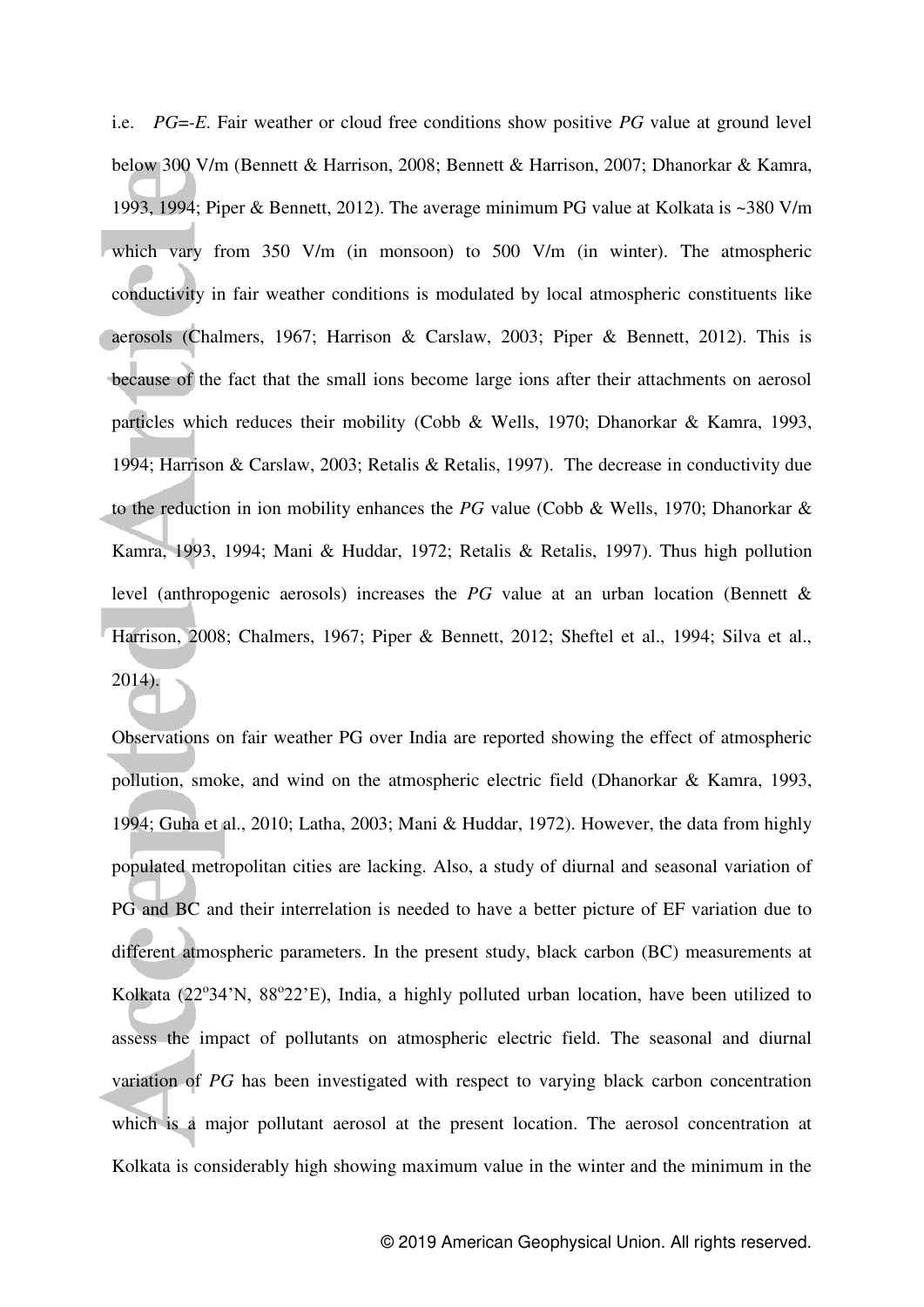monsoon period (Talukdar et al., 2015). Our present study intends to demonstrate the effect of pollutant particles on atmospheric electric field. This can be useful to study the pollution by monitoring atmospheric electric field.

Large variation in electric field can be observed which is associated with thick convective or shower clouds. The thunderstorms and convective events act as charge separators and modify the local atmospheric electric field near the ground (MacGorman & Rust, 1998). Charges in convective cloud are accumulated and distributed in a specific pattern (Phillips & Kintzer, 1958; Reynolds et al., 1957; Saunders, 1993; Saunders & Peck, 1998; Saunders et al., 2006). A thunderstorm has typically three charged regions, namely, upper positive, middle negative and lower small positive (Williams, 1989; MacGorman et al., 2005), forming a tripolar structure in cloud that changes the normal PG values near ground (Maitra et al., 2014).

The location of Kolkata is an urban tropical location near the land-ocean boundary. It experiences a very active monsoon and pre-monsoon period where severe convective processes are observed (Chakraborty et al., 2014, 2016; Rakshit et al., 2017). So the PG behaviour during the convective events at this location is very important. In the present study the variations of PG has been related to the cloud parameters like cloud liquid water path (LWP), cloud base height (CBH) and total rainfall amount associated with impending convective rain. Studies on electric field change on the ground in relation to convective cloud and rain are lacking in the open literature. So in the second part of the investigation, the role of convective cloud in changing the atmospheric electric field has been examined. Convective events usually occur in the afternoon period. The relationship between the cloud parameters and the electric field change near the ground has been demonstrated in the present work. This study could be useful in approximating impending rainfall amount associated with convective events by observing *PG* variation.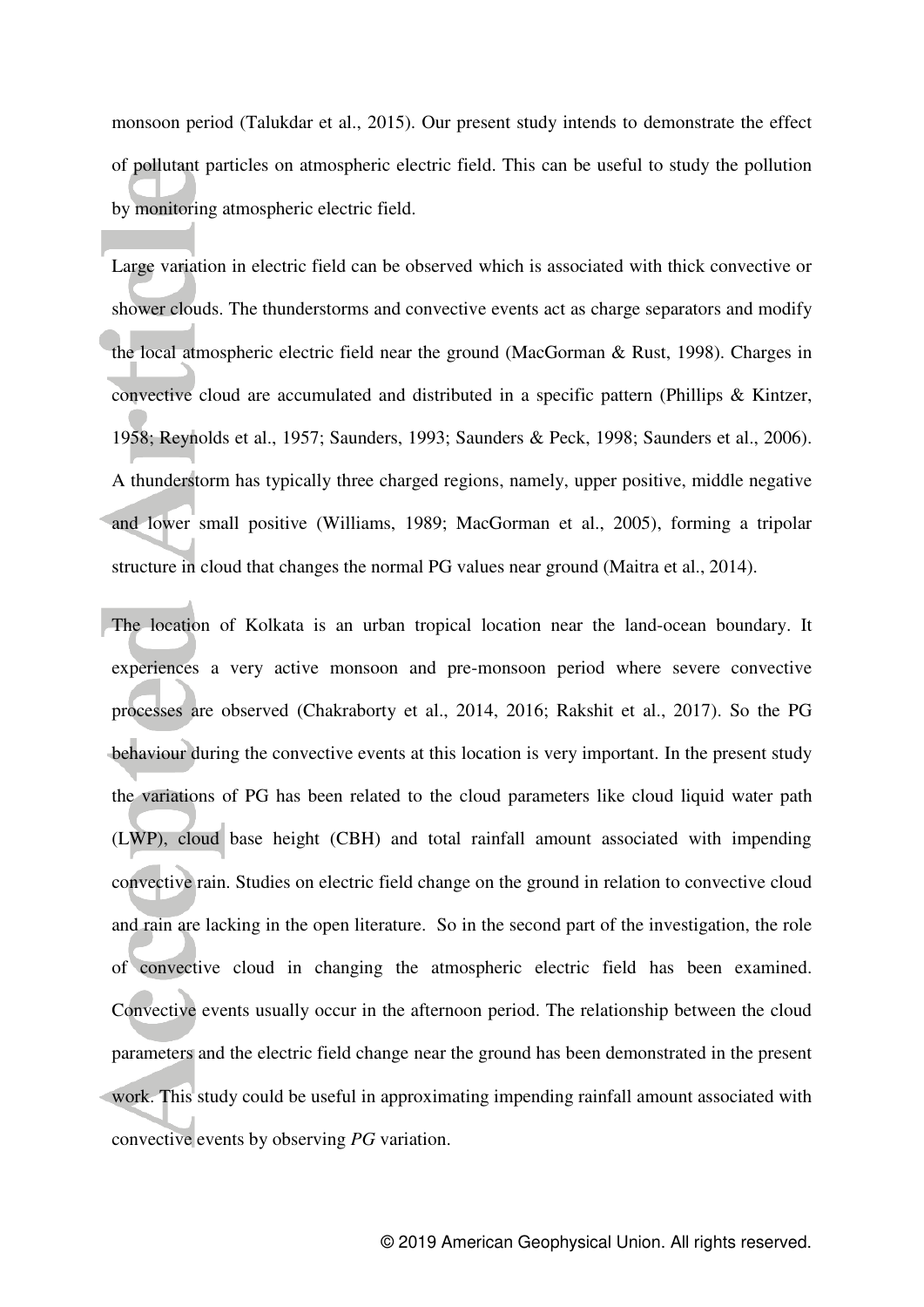In this paper, Section 2 describes the data and methodology, Section 3 includes the results and Section 4 presents a discussion. The concluding remarks of the study are given in Section

5.

# **2 Instrumental setup, database and methodology**

An electric field mill (EFM-100) operates at our site to monitor atmospheric electric field related to convective events. It uses a mechanical chopper to alternately shield and expose several sense plates to atmospheric electric field creating an AC voltage across a resistor. The magnitude of AC voltage is proportional to the amount of electric field applied to the sense plates (Bloemink, 2013; EFM-100 manual; Ferro et al., 2011). The present study utilizes the data acquired by the EFM at the rate of 2 Hz. The EFM has been mounted at the rooftop of a building and it is facing toward the roof. The rooftop values of PG are higher compared to the ground PG values. So a correction factor is calculated which is the ratio of the ground to rooftop value. The ground level data are taken by keeping EFM at the same level as the ground surface. A linear fit has been done between ground level and rooftop values of PG for clear weather conditions (MacGorman & Rust, 1998; Rakov & Uman, 2003) which yields a slope or correction factor of 0.51. The correction factor has been used to modify the rooftop EFM data for the present study.

CBH and LWP data are obtained from a microwave radiometer (RPG-HATPRO) which basically measures brightness temperature at 14 frequencies in two frequency bands, namely, 22.24-31.4 GHz (for humidity sensing) and 51.26 -58 GHz (for temperature sensing) (Rose & Czekala, 2009). Radiometer gives various products like, humidity and temperature profile, liquid water content in terms of LWP (liquid water path in  $g/m<sup>2</sup>$ ), integrated water vapor (IWV) using the brightness temperature data. RPG-HATPRO is also fitted with an IR-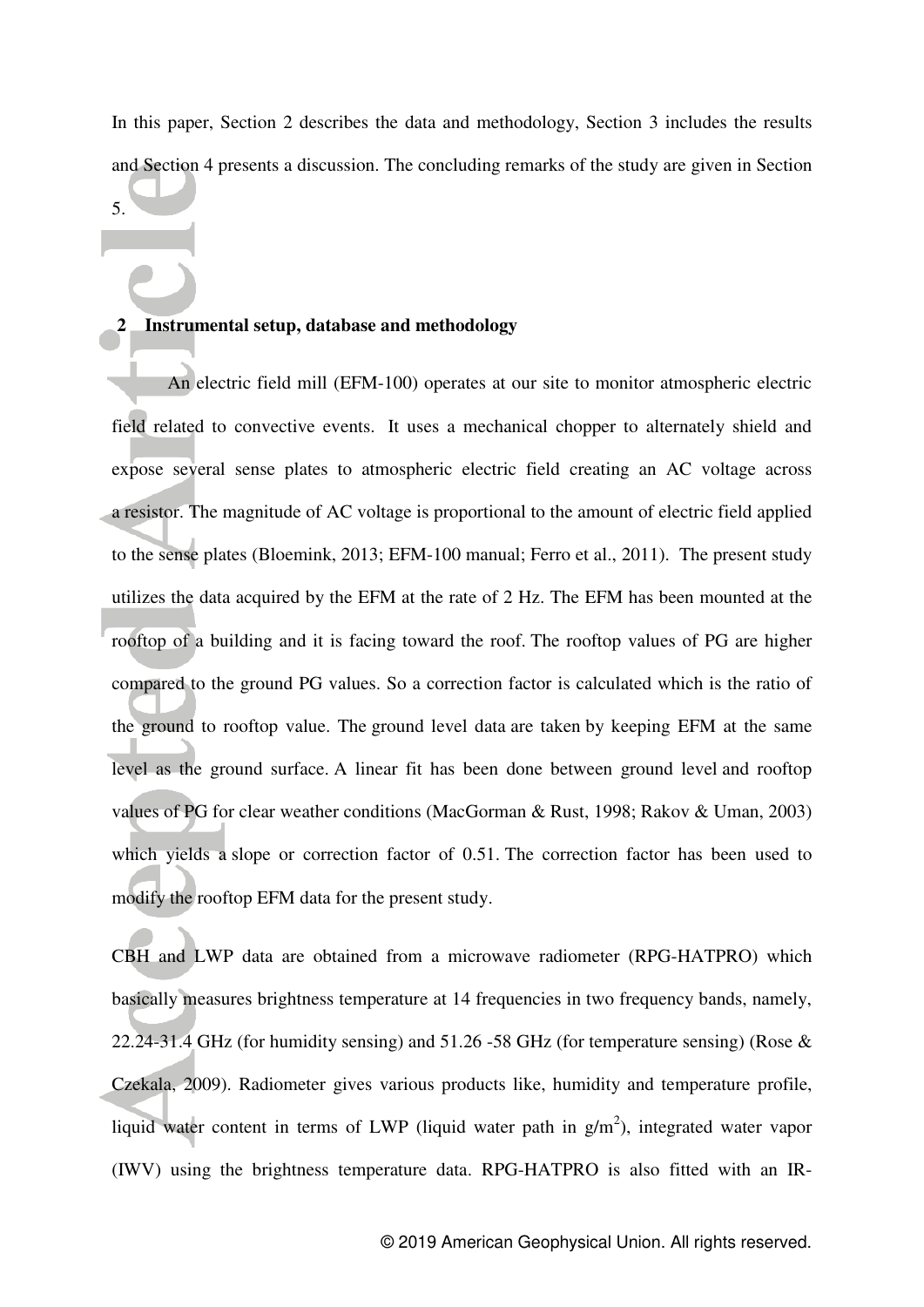Radiometer for cloud base height detection. IR radiometer can measure cloud base temperature with good accuracy (Crewell et al, 2002; Crewell & Löhnert, 2003). Now the cloud base temperature measured by IR-radiometer is combined with temperature profile measured by the microwave radiometer which provides continuous measurements with good accuracy up to 10 km. The IR-radiometer along with the microwave radiometer provides cloud base height data on a continuous basis as one of the products of the system. The radiometer can sense temperature up to 10 km with a vertical resolution of 200 m (<5000 m) and 400 m above. CBH detection accuracy is varying from 50 m (range 0-300 m) to 600m (range 5000-10000m) (Rose & Czekala, 2009; RPG-HATPRO manual).

The rain type is identified by collocated micro rain radar (MRR) which is a vertical pointing frequency modulated continuous wave (FMCW) radar at 24.1 GHz and gives drop size distributions at different heights using the Doppler spectrum of radar signal backscattered from rain drops (Peters et al., 2002). From MRR reflectivity profiles, the rain type can be classified into convective, stratiform or mixed type (Das et al., 2010; Rakshit & Maitra, 2016). The ground rain information is retrieved from an impact type disdrometer (Distromet RD-80) which senses rain drop sizes from 0.3 mm to 5.5 mm in diameter with +/-5% accuracy and 30 s temporal resolution (Disdromet, 2001).

The black carbon measurements are obtained with a 7 channel aethalometer. This instrument sucks air through a cyclone at the rate of 4 l/min which passes through a quartz filter tape. From the deposition of air particulates on the filter tape, light absorption is measured at 7 optical wavelengths (370, 470, 520, 590, 660, 880 and 950 nm) with 5 min time resolution. The 880 nm wavelength is used to measure black carbon concentration in ng/l (Talukdar et al., 2014, 2015).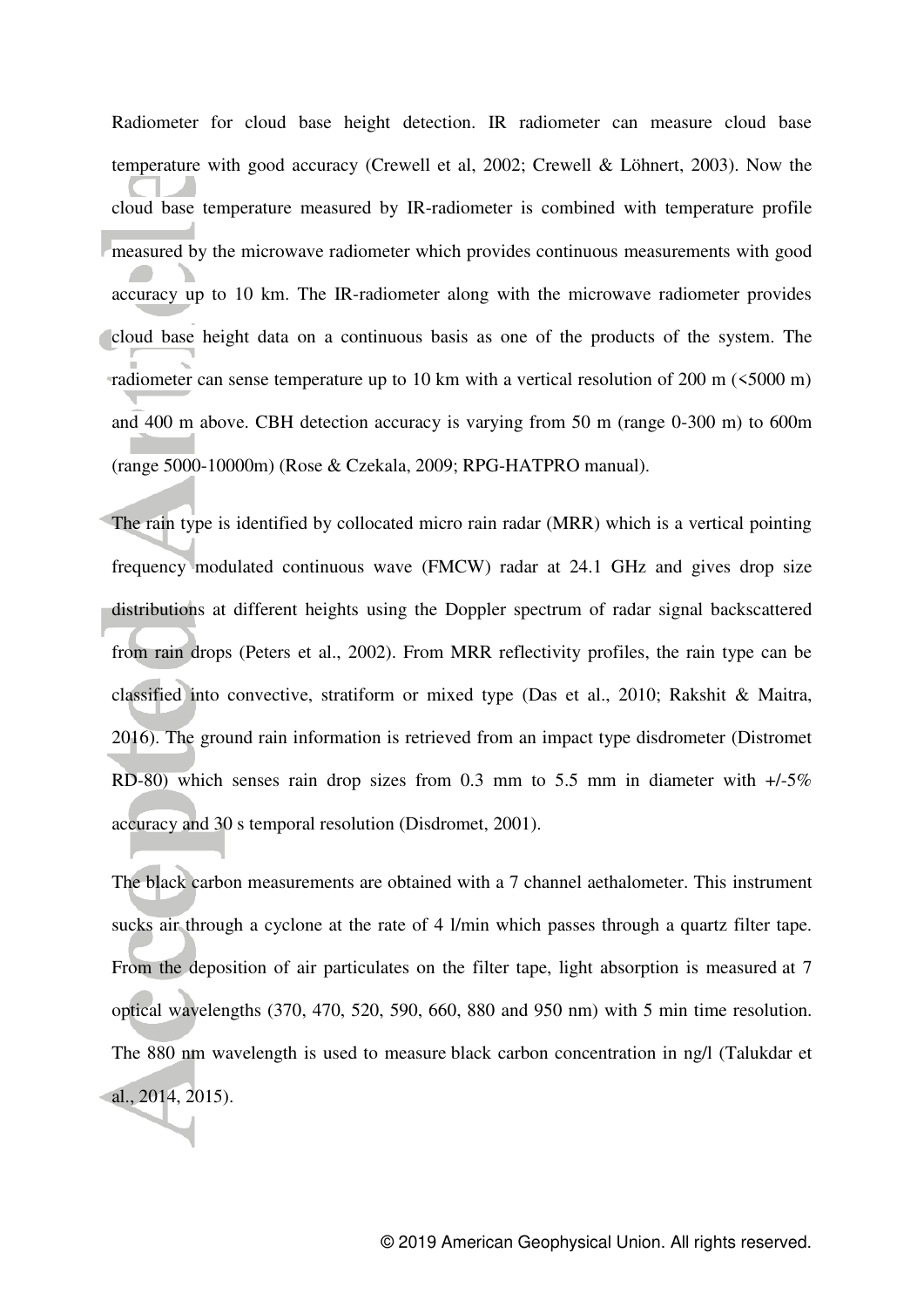The present study shows the *PG* variation during clear and convective days. The clear or fair days are identified from radiometric observation of IWV, convective available potential energy (CAPE) and MRR reflectivity profiles. In a clear day the *PG* shows only positive values indicating no overhead cloud. Also, CAPE value remains below 800 J/kg and IWV value is less than 30 mm, showing the absence of matured instability and sufficient moisture, and this can be taken as a sign of clear day (Chakraborty et al., 2016; Chakraborty & Maitra, 2016; Das & Chaudhuri, 2014; Lucas et al., 1994). We have considered 60 days of observations during the period of 2013-2014 from those clear days identified by setting above mentioned limits on CAPE, IWV and *PG*. Cloud can increase the *PG* values which can be filtered out by setting a limit on IWV and CAPE value as mentioned above (Chakraborty et al., 2016; Chakraborty & Maitra, 2016). The convective rain events are identified by the MRR reflectivity profiles showing no bright band and the rain rate exceeding 10 mm/hr.

# **3 Results**

#### 3.1 The diurnal variation of clear weather atmospheric electric field

The fair weather diurnal atmospheric *PG* varies according to the Carnegie curve (Aplin et al. 2008; Bauer et al. 1917; Harrison, 2013; Israel 1973a, 1973b; Mauchly 1921, 1923; Torreson et al. 1946) as shown in Figure 1a. For the present study, the PG data are averaged in each hour to show the diurnal variations in clear weather condition. Altogether 60 clear days have been considered which are distributed over the four seasons almost evenly. The diurnal data are averaged for the four seasons of 2013 and 2014 and presented with the Carnegie curve in Figure 1b. The four seasons are: i) pre-monsoon (March-May), ii) monsoon (June-September), iii) post-monsoon (October-November) and iv) winter (December-February).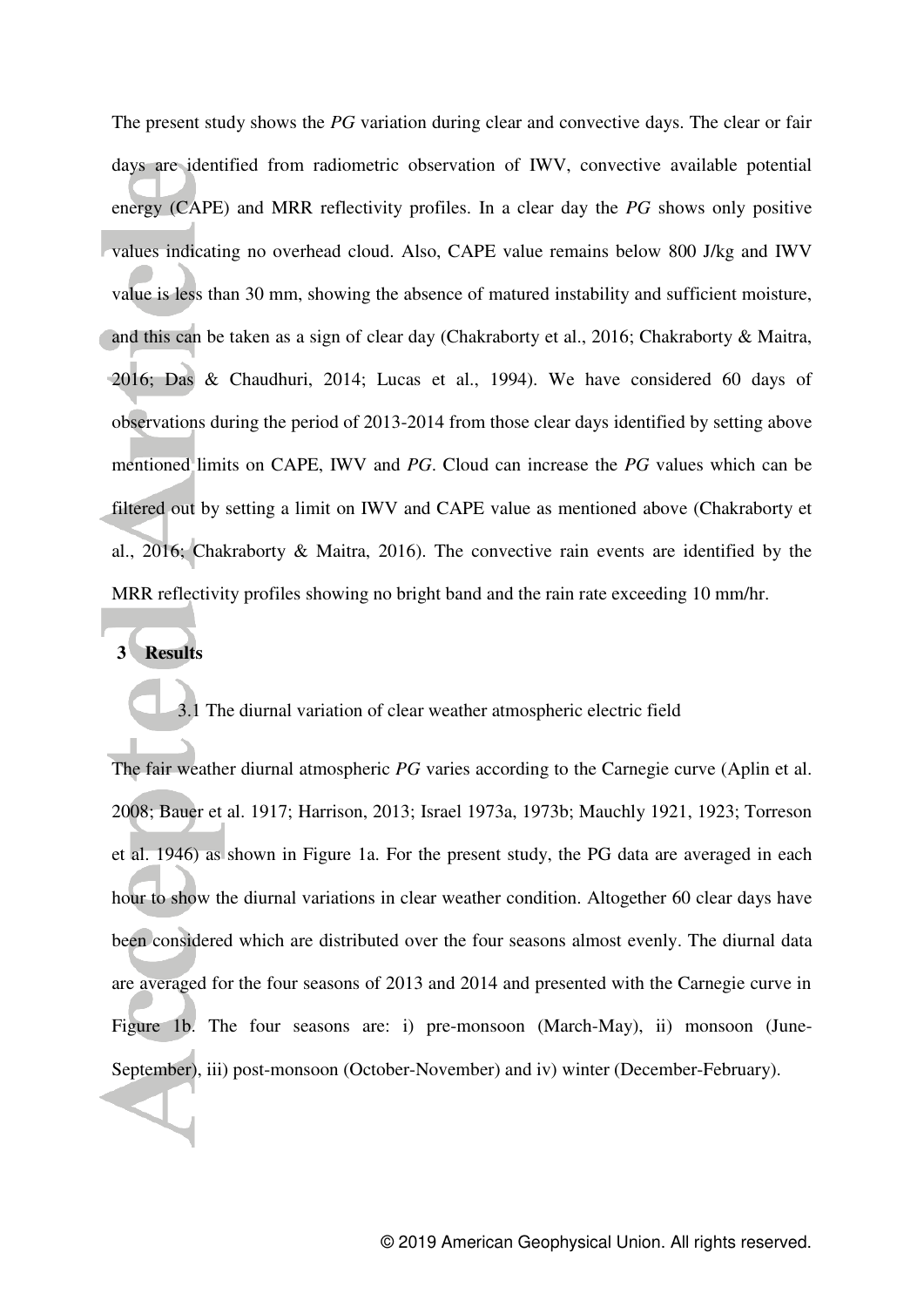

Figure 1. Comparison between (a) Carnegie curve calculated from the selected 82 undisturbed days of Cruise VII (after Harrison, 2013) and (b) PG observed at Kolkata on clear days in all seasons.

From Figure 1a it can be seen that the Carnegie curve shows only one large peak around 18 UT, whereas the diurnal variation of *PG* at the present location (Figure 1b) shows two peaks, one at 5 UT and another at 16 UT. The average *PG* values at the present location are higher than the values got from the Carnegie curve. So there is a marked difference between clear weather *PG* at present location and the *PG* observed from the Carnegie curve.

3.2 The seasonal variation of atmospheric electric field associated with black carbon The atmospheric electric field in the fair weather condition is studied for the four seasons during the year 2013-2014 to assess the variation of *PG* with BC concentration (Figure 2). Average diurnal variation of BC concentration shows peaks in morning and evening period in all the four seasons (Figure 2a). The morning peak occurs at around 7 IST (UTC+5:30 hrs) and the evening peak at around 22 IST (Talukdar et al., 2014).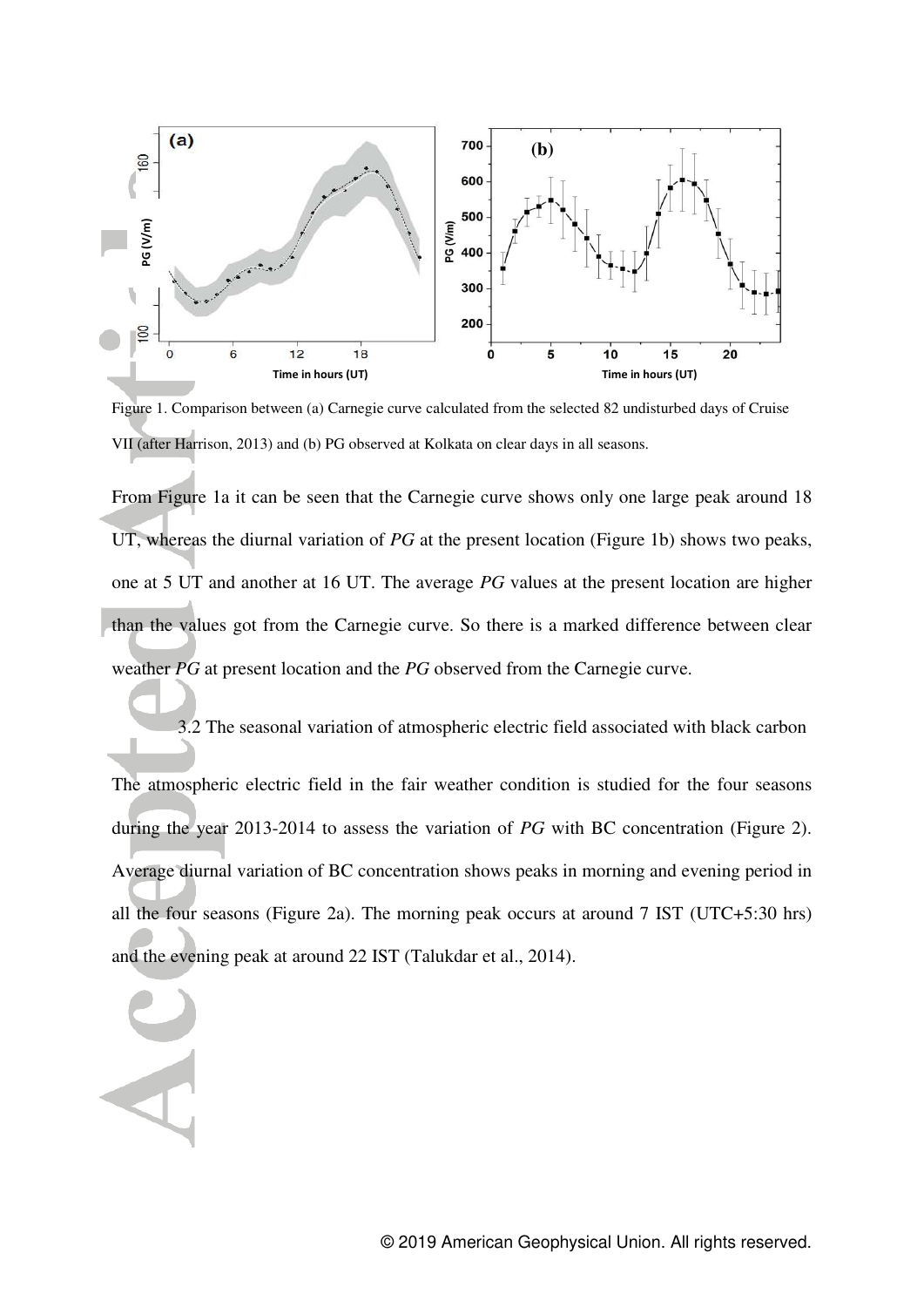

Figure 2. Seasonal variation of hourly averaged (a) BC, and (b) PG.

The seasonal variation shows maximum BC concentration during winter and minimum during monsoon and pre-monsoon period. The morning and evening peaks of BC concentration show a prominent seasonal variation as indicated in Figure 2a. It can be noted that the atmospheric electric field also shows similar diurnal pattern as the BC variation shown in Figure 2b. However, the *PG* morning peaks are delayed in respect to the BC morning peaks. Also the seasonal variation of BC values and that of the PG are generally similar (Figure 3a and b). For a comparison, the morning and evening peaks of BC and PG are plotted together in Figure 3c and d. The overall seasonal variation of the morning peaks of BC and PG show similar pattern. The standard deviation of PG value is larger in the morning than the evening in the monsoon. The evening PG values only remain in the lower segment of the morning PG values. BC peaks in morning and evening are comparable in the pre-monsoon and monsoon months. Where as evening PG in monsoon months is clearly and significantly lower than the evening PG in pre-monsoon. Moreover, the evening PG peak is higher than that morning peak in pre-monsoon months and the evening peak of PG is lower than the morning peak in the monsoon months (Figure 3c and d). Also, the evening peak values of PG are higher than the morning values of PG in winter and post-monsoon.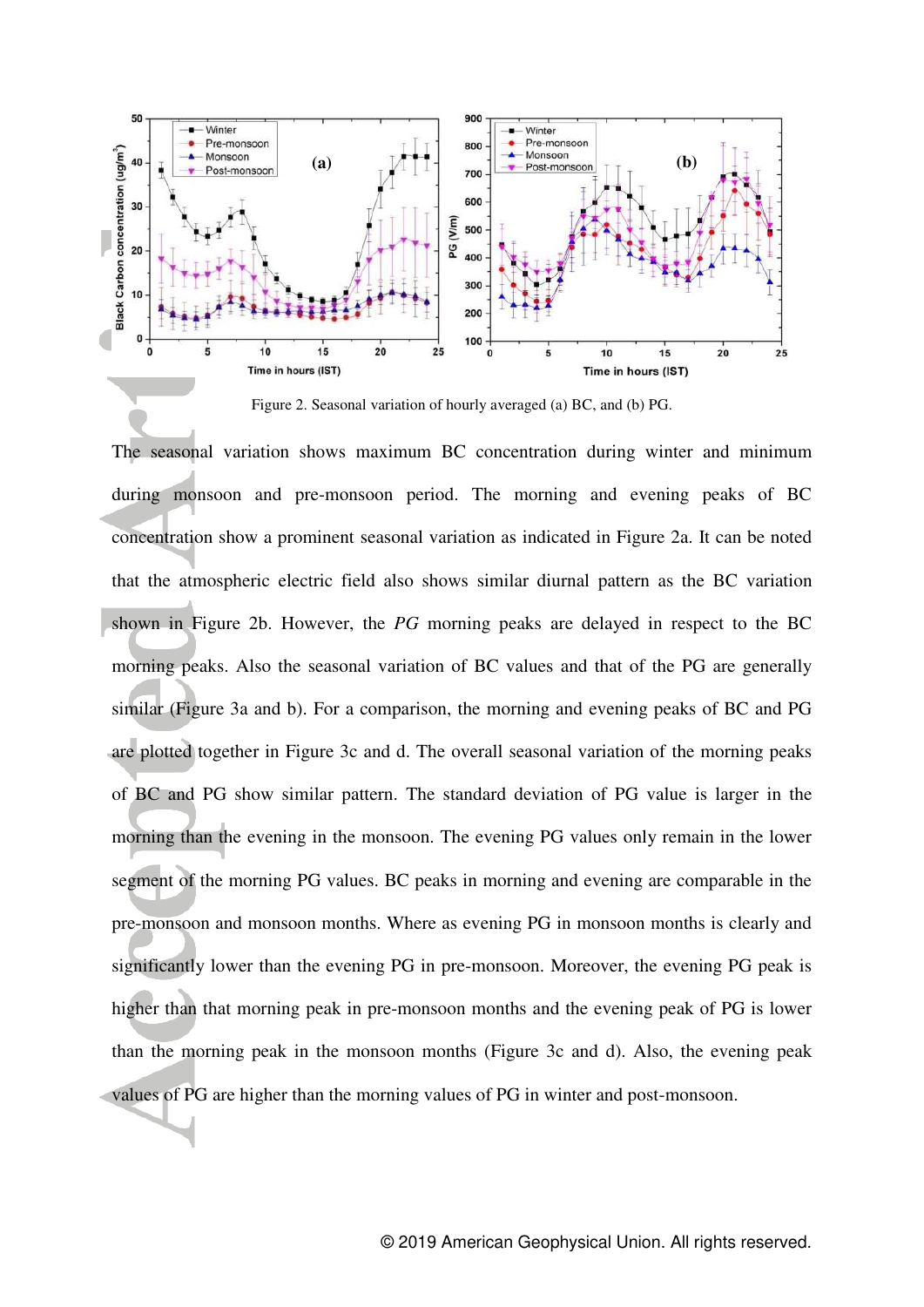

Figure 3. The average (a) BC and (b) PG values with standard deviation for all seasons and the comparison between (c) morning and (d) evening peaks of BC and PG.

The PG as well as the BC concentration is the highest  $(\sim 24 \mu g/m^3)$  in dry season like winter and the lowest  $({\sim}6 \mu g/m^3)$  in the wet season or monsoon due to the washout effect lingering in the clear days (Latha et al., 2005). The values of the correlation coefficient (*R*) between PG and BC, whose variations are shown in Figure 2, are obtained as: i) 0.72 for winter, ii) 0.89 for pre-monsoon, iii) 0.82 for monsoon, and iv) 0.76 for post-monsoon. The *R* values are calculated considering a time shift of 1 hour between BC and *PG* variation as we have obtained the maximum correlation for this time shift.

3.3 The variation of atmospheric electric field related to convective phenomena

Shower clouds and thunderstorms affect atmospheric PG values (MacGorman & Rust, 1998; Phillips & Kinzer, 1958; Reynolds et al., 1957; Saunders, 1993; Saunders & Peck, 1998;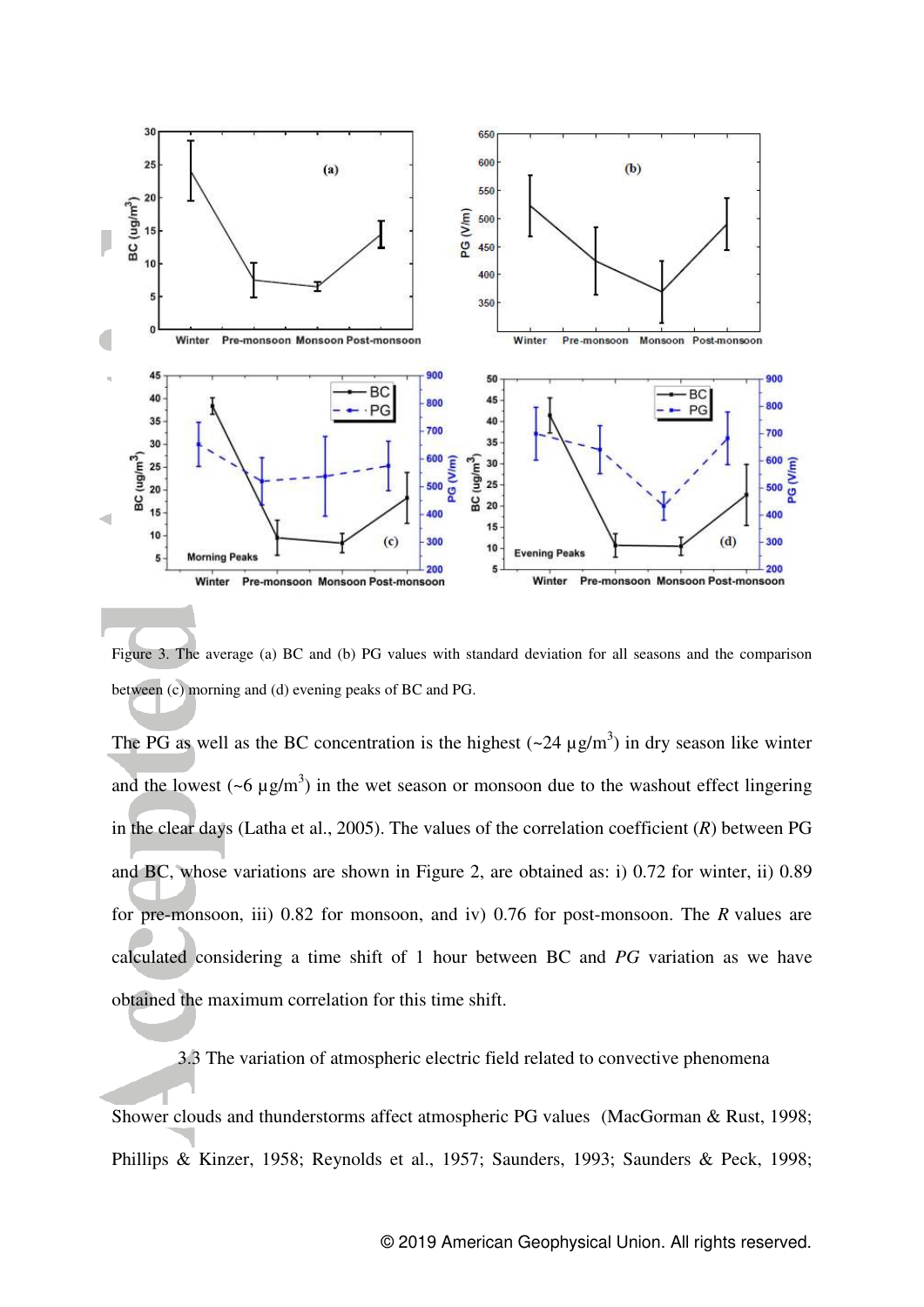Takahashi, 1978). The present study shows the influence of convective events, associated with thick convective clouds, on the PG variation in pre-monsoon and monsoon period during 2013-2014.

A typical convective event of 16 July 2013 is presented in Figure 4. The bright band signature is not observed in MRR rain rate profile, therefore, the storm is identified as a convective event, and the atmospheric electric field shows prominent variation before and during rain.



Figure 4. (a) Rain rate (RR) (mm/h) profile from MRR, (colorbar denotes the rain rate in  $log_{10}$  scale) (b) Rain rate from disdrometer, (c) LWP, (d) CBH data from radiometer, and (e) 1 min averaged electric field values during a convective event on  $16<sup>th</sup>$  July, 2013.

Figure 4a shows the rain rate profile during the event. At lower heights, rain rates are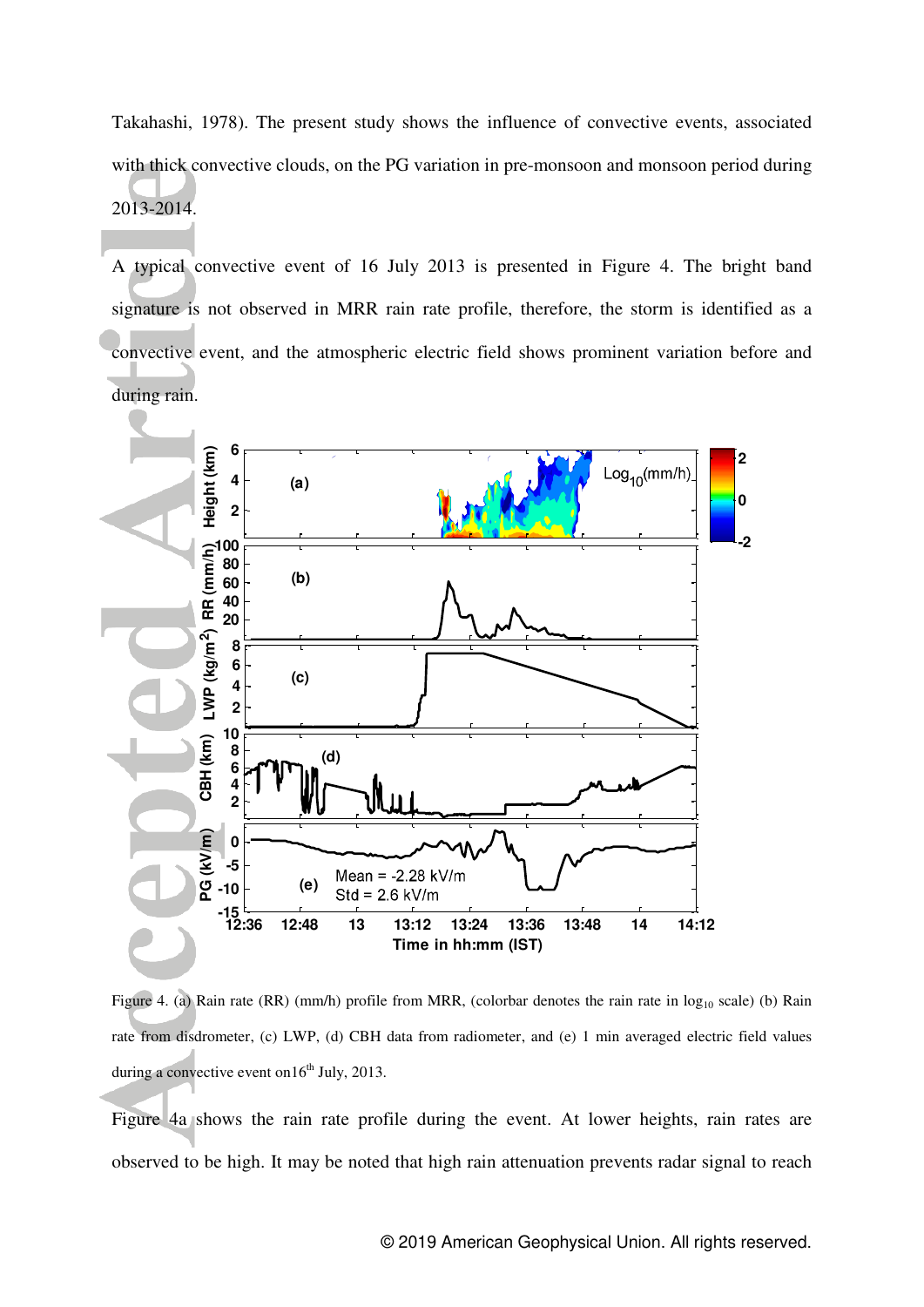higher heights and get reflected. Figure 4b shows the corresponding rain rates taken from the collocated disdrometer which show a maximum rain rate of 60 mm/hr. The corresponding 1 min averaged *PG* values decrease much before the event starts which indicate presence of cloud over the EFM sensor (Figure 4e). The *PG* is averaged over every 1 min interval to remove sudden fluctuation due to lightning. After the onset of rain the *PG* shows fluctuations due to charge generation and accumulation within the cloud. Rearrangement of charges after lightning activity also creates fluctuations in the *PG* data. Rain removes charges from the cloud which also contributes to those fluctuations (Reiter, 1968). EFM shows a large negative value of PG (-10.4 kV/m) between 13:36 IST and 13:42 IST. This is the saturation value as EFM can show values up to  $+/- 10 \text{ kV/m}$ . The average PG was  $-2.28 \text{ kV/m}$  with a standard deviation of 2.6 kV/m. When the rain stops, the *PG* value gradually restores to normal as the cloud passes away or dissipates. The CBH shows very low values whereas LWP shows high values during the event which confirms the presence of large cloud (Figure 4c and d).

 For statistical analysis the electric field data are averaged in each hour and the standard deviation is calculated to show the fluctuations during the averaging time. For the present analysis, the electric field variations during 42 days with convective events are considered. Also, convective events separated by a time gap of at least 4 hrs are considered. Usually convective rain occurs for a short duration not exceeding 1 hour (Smith et al., 2005). The present location experiences convective events in the afternoon hours. In our classification of convective days, we have taken those days where at least one convective event is present. Then the PG data are averaged in each hour and standard deviation is calculated during that hour. In this way 24 averaged PG values and corresponding standard deviations are obtained in a single convective day. Then the average and standard deviation values for 42 convective days are plotted in Figure 5c and d. A convective day may also have some periods of fair weather. The days with non-convective precipitations are not considered.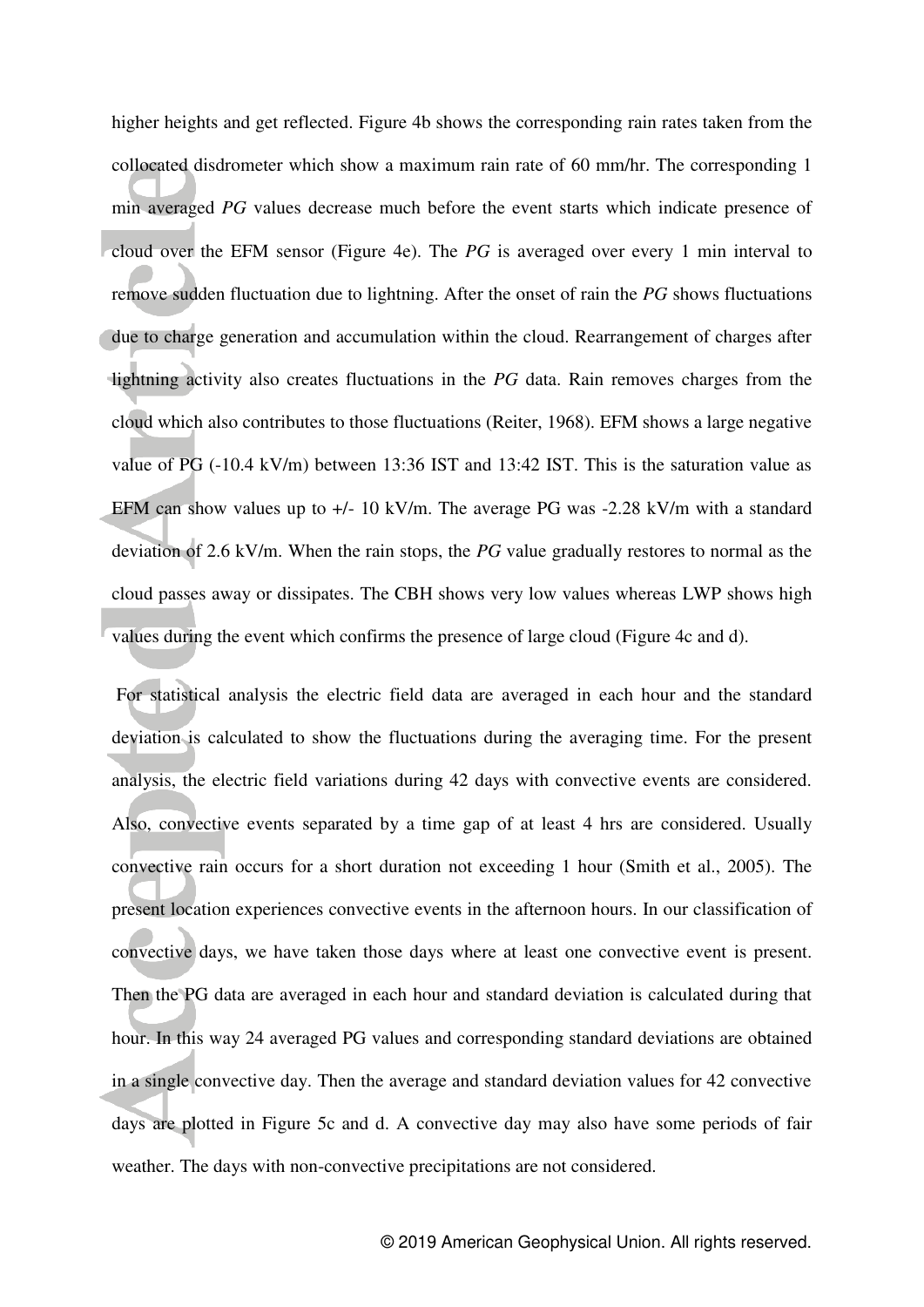

Figure 5. Hourly average of atmospheric electric field data for (a) clear days, and (c) convective days. Standard deviation about average values for (b) clear days, and (d) convective days.

In Figure 5, a comparison between the characteristics of electric field during clear days and the convective days is presented. The hourly average values of *PG* and their standard deviation (*PGSD*) are presented in Figure 5 for convective and clear days. The fluctuations created by the convective cloud are indicated by *PGSD* values which show larger values in the case of convective days. The negative *PG* values for convective days indicate the presence of clouds. On clear days the *PGSD* is small signifying the absence of cloud. Hourly averaged electric field values for clear days remain within 1.4 kV/m with a maximum standard deviation of 0.5 kV/m as shown in Figure 5a and b. With the appearance of convective cloud the electric field can take very large negative values down to -7 kV/m with standard deviation as large as 4.5 kV/m as shown in Figure 5c and d. These high negative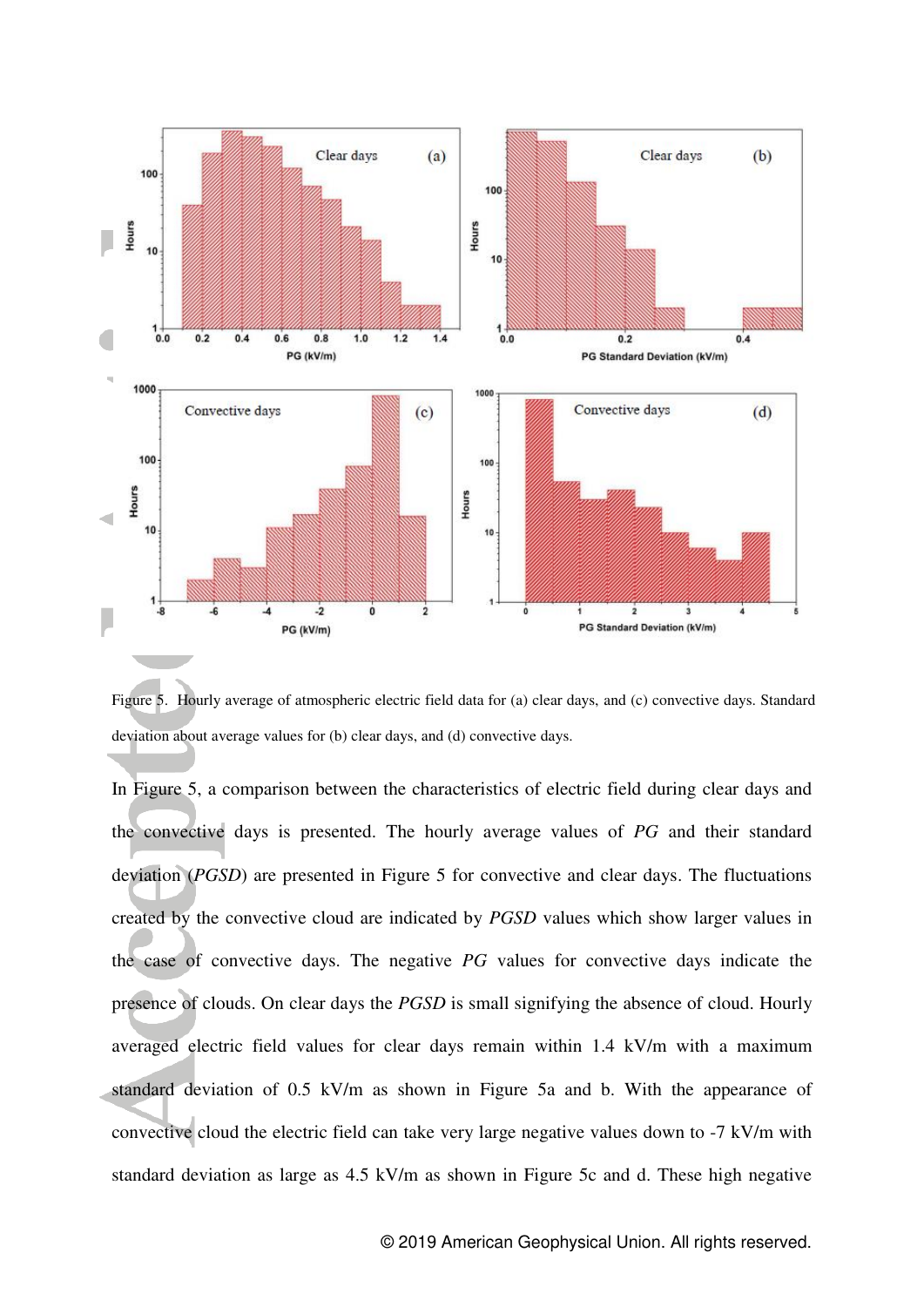mean values and large standard deviations of electric field confirm large accumulation of charges in convective clouds.

Larger PGSD value classes indicate the presence of cloud and thunderstorm. As cloud is an accumulation of charges, it influences the atmospheric electric field. *PG* variation measured on the ground is influenced by the proximity of the overhead cloud, and, hence, by the value of CBH. So the hourly values of CBH and LWP from the radiometer for convective days are shown with the PGSD in Figure 6a and b.



Figure 6. (a) Cloud base height, and (b) liquid water path variation with the PGSD.

Figure 6 shows that there is a negative correlation between the CBH and PGSD (R=-0.50) and a positive correlation between LWP and PGSD (R=0.70). The correlations are significant at 95% confidence level as confirmed by the t-test.

To study the behaviour of atmospheric electric field before convective events, 5 min averaged electric field is observed 3 hr prior to rain events. Figure 7 gives the average of electric field for every 5 min period prior to the 42 rain events. The start of the rain, measured by collocated disdrometer, is indicated by '0 min' on x-axis. The rapid decrease of electric field to a negative value is associated with the appearance of cloud which can be noticed 40 min prior to rain occurrence (Figure 7).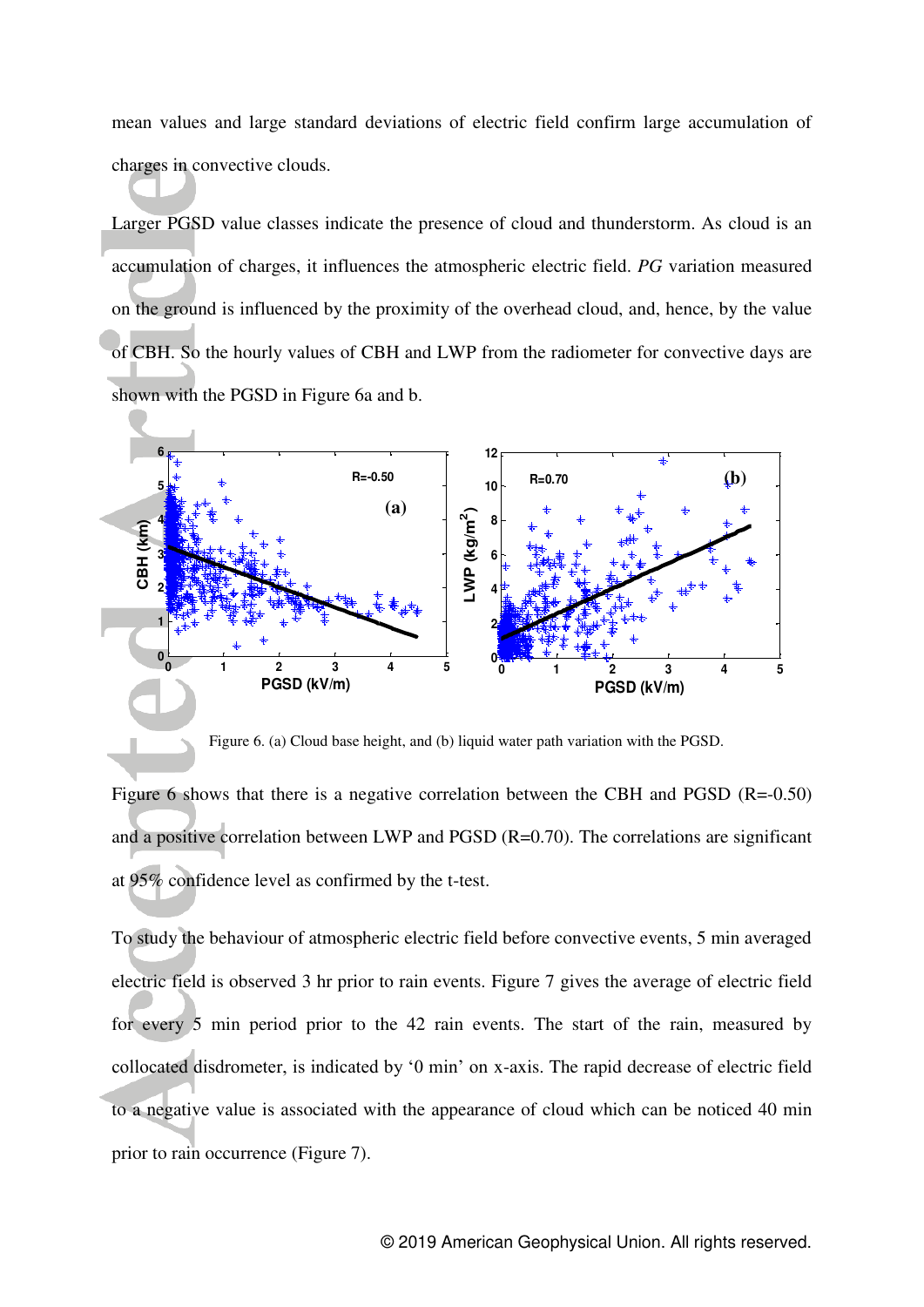

Figure 7. Average atmospheric electric field before the rain for 42 convective rain events. '0 min' indicates the start of the rain.

A definite linear relationship between liquid water content and rainfall amount exists at our location which is already reported by Chakraborty & Maitra (2012) utilizing the data from Indian Meteorological Department (IMD). As the cloud LWP has a good correlation with rain accumulation (Chakraborty & Maitra, 2012; Maitra & Chakraborty, 2018), it is expected that the change in the electric field due to cloud should also be related to the impending rain accumulation. So a relationship between the change in electric field and rainfall accumulation has been investigated. The absolute electric field change prior to rain events over an interval of 10 min (40 to 30 min before rain) has been related to the total rain accumulation within 1 hour from start of the rain for the 45 rain events. Figure 8 gives a scatter plot between electric field change 30-40 minutes before and rain accumulation. A correlation coefficient of 0.67 is obtained between the two parameters which is found to be significant at 95% confidence level by t-test.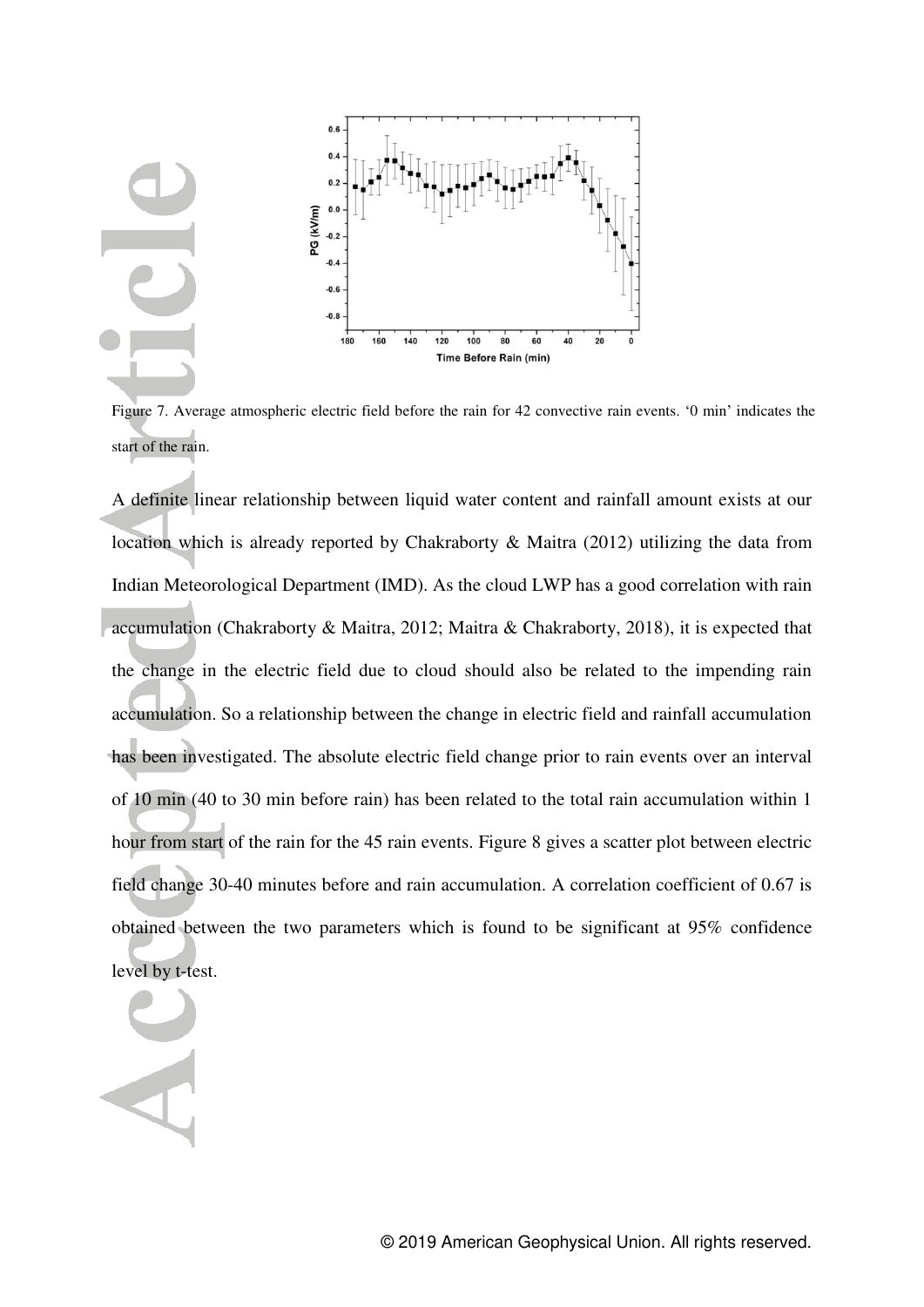

Figure 8. The scatter plot between Rain accumulations and PG changes.

#### **4 Discussions**

The present study shows the atmospheric electric field behaviour related to BC variation during fair weather and convective events. Section 3.1 shows a comparison of the yearly mean of diurnal *PG* variations (Figure 1) with the Carnegie curve for clear weather conditions. It can be seen that the Carnegie curve shows only one peak whereas the *PG* values taken at the present urban location shows two distinct peaks with higher values than that given by Carnegie curve, which is caused by the urban polluted atmosphere. Figure 2 shows the average diurnal variation of BC with standard deviation for the four seasons. There are two peaks in *PG* and BC diurnal variation which are shifted in time. The morning peaks of BC concentration shown in Figure 1 and 2 are observed due to sunrise and simultaneous increase in vehicular emissions (Stull, 1998; Talukdar et al., 2014, 2015). The inversion layer above the nocturnal boundary layer breaks with the sunrise. Pollutant particles then come down causing a short lived enhancement in BC concentration (Stull, 1988; Nair et al., 2009; Zhang et al., 2012). But since the main source of BC is vehicular emission, the morning BC peak occurs mainly because in the increase in the vehicle number which is a typical urban phenomenon. The boundary layer expansion with the increase of temperature reduces the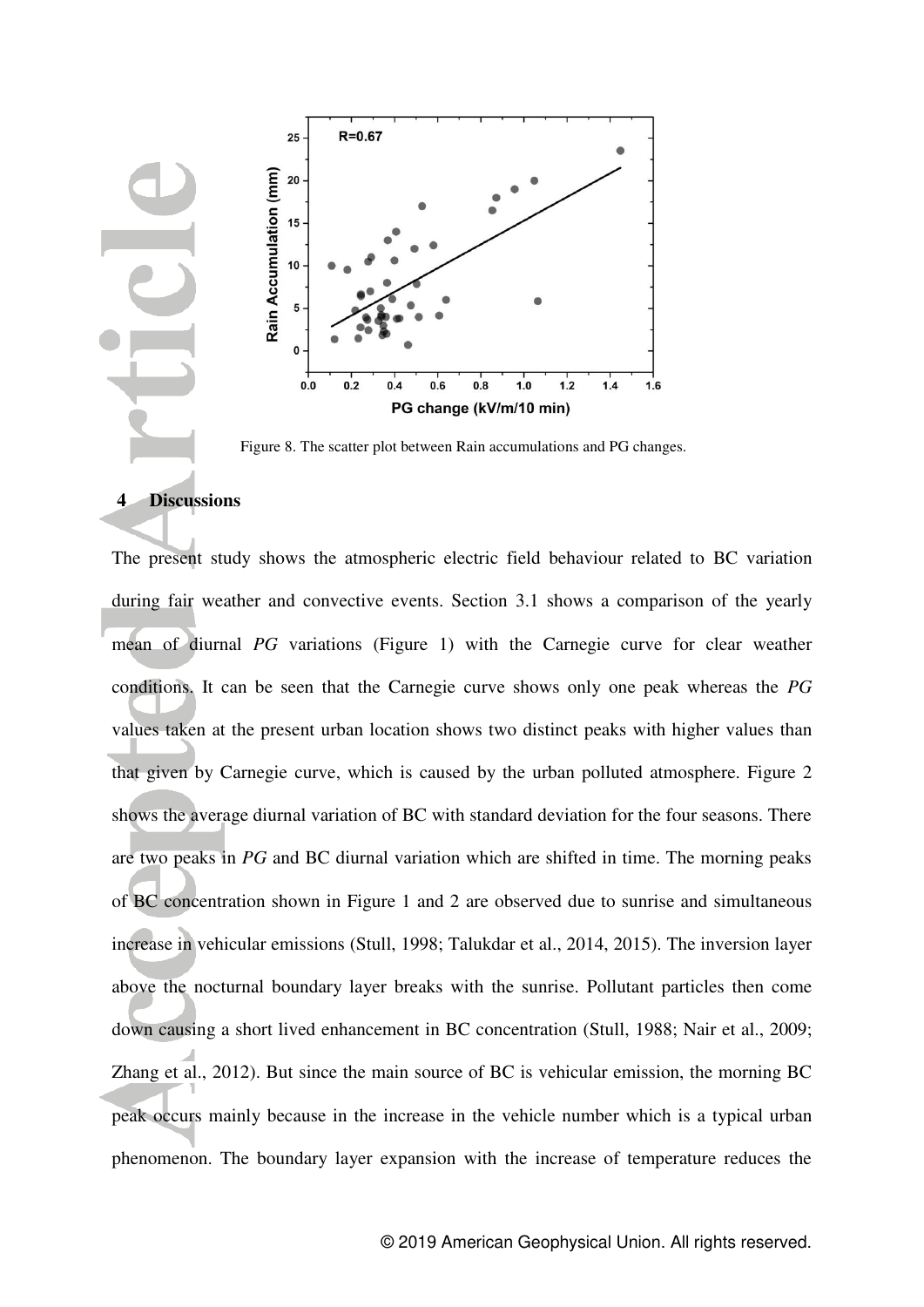black carbon concentration near the surface in the noon time as shown in Figure 2a (Dumka et al., 2010; Moorthy et al., 2004; Nair et al., 2007; Talukdar et al., 2014, 2015). In the evening, BC concentration near the ground increases due to the fact that the boundary layer becomes again shallow (Kunhikrishnan et al., 1993; Raghavendra Kumar, 2011; Talukdar et al., 2014, 2015).

Pollutant particles like BC attach to the high mobility small ions and convert them to low mobility large ions (Cobb & Wells, 1970; Retalis & Retalis, 1997). The increase of large ions near the ground enhances *PG* value in the vicinity. In this way BC is responsible for the increase in the electric field. Dhanorkar and Kamra (1992) have reported on the role of small, intermediate and large ions in the variation of atmospheric conductivity in the lower atmosphere. It is reported by them that there is a delay of 1-2 hour between the morning peaks of small ions and larger ions due to time required for attachment of small ions to aerosol particles. This is the possible cause of the delay of PG peak with respect to BC peak occurring in the morning. Once the large ions disperse with the expansion of boundary layer, small ions start dominating and, thereby, reducing PG values.

Finally with boundary layer expansion, BC attached ions distributed over a large height range and PG shows low values near the ground. In the evening as boundary layer comes down along with BC particles with attached ions the *PG* increases simultaneously (Figure 2). Since ions are already attached to the BC particles, the evening peak of PG occurs quasisimultaneously with the peak in the BC concentration without any time gap in contrast to the morning peak due to shallowness of boundary layer (Figure 2). At night time significant reduction in vehicle number and sedimentation of BC reduces BC concentration near the ground (Saha and Despiau, 2009). In this process the larger ions are reduced. On the other hand small ion concentration increases during this time by the effect of radioactive emanation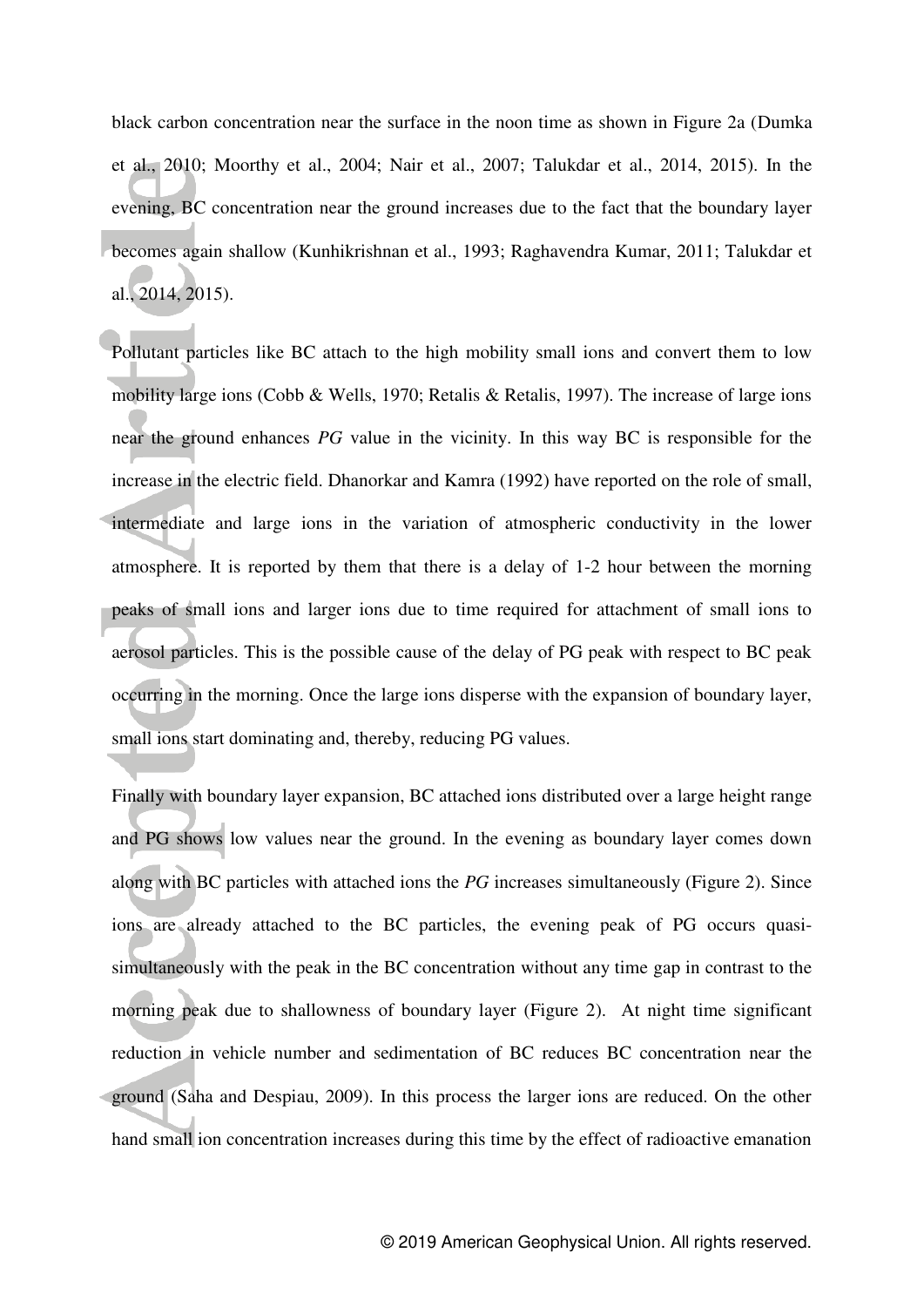trapped under shallow boundary layer (Hoppel et al., 1986; Dhanorkar & Kamra, 1992, 1993; Kumar et al., 2016).

Regarding the seasonal variation shown in Section 3.2, the amplitudes of the morning peaks of *PG* variation appear to follow that of BC (Figure 2). There is already a general pattern of *PG* variation, shown by Carnegie curve (Harrison, 2013) showing a peak in the evening which corresponds to the second peak in the present observations. The second PG peak at the present location includes the Carnegie effect of global electric field variation which is influenced by the local BC variation pattern. This peak follows a seasonal pattern of BC at the present location as shown in Figure 3a and b. The fact that the BC concentration reduces during monsoon and pre-monsoon is also reflected in the morning peak of the *PG* variation (Figure 3c).

In general the relationship between BC concentration and PG values is based on the fact that with an increase of BC concentration the PG value increases because of the ion attachment with BC resulting in reduced conductivity. It may be noted that in the post-monsoon and winter, BC values are much higher in the evening than in the morning causing higher values of PG (Figure 3c and d). During monsoon, the standard deviation of the PG values is larger in the morning than the evening and the values measured in the evening occupy only in the lower segment of the range of values found in the morning. On the other hand, evening PG in monsoon months is lower than the evening PG in pre-monsoon, while the average BC concentration is comparable (Figure 3c and d). The correlation between PG and BC variation in different seasons (Figure 2) is about 0.7 considering one hour lag between them, the significance being already confirmed by t-test. This emphasizes the importance of *PG* measurement in monitoring the pollution level at an urban location.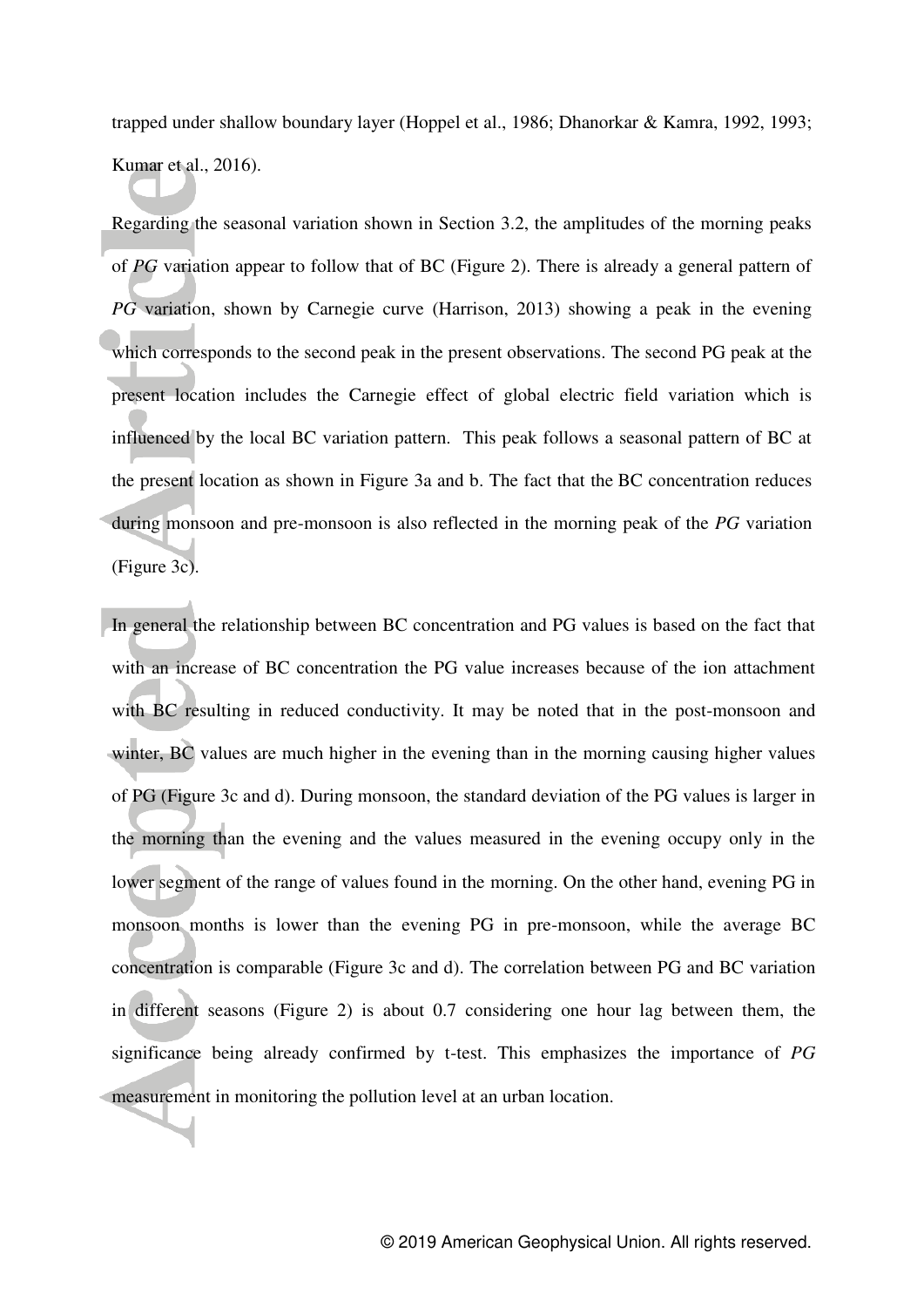Section 3.3 gives the *PG* behaviour related to convective phenomena. The convective events have a large impact on *PG* variation as the convective cloud is an accumulation of charges (Reiter, 1968). Lower CBH and higher LWP create a large PGSD value. There is a positive correlation between cloud LWP and PGSD (*R*=0.70) and a negative correlation between CBH and PGSD (*R*=-0.50). At our location convective activities are associated with high LWP, and cloud liquid water content is linearly related to rain accumulation (Chakraborty & Maitra, 2012; Maitra & Chakraborty, 2018). The statistical analysis (Figure 8) provides the evidence that the change of *PG* during 30-40 min before a convective rain event is linearly related to impending rain accumulation with root mean square error (RMSE) of 4.3 mm. This study will help in estimating the rainfall amount by monitoring of the electric field associated with convective events.

#### **5 Conclusions**

Atmospheric electric field at an urban location can be affected by pollutants under fair weather conditions and by the presence of cloud under convective weather conditions. Atmospheric electric field during clear days has a significant correlation with black carbon concentration in all the seasons. Hence, the PG value can be an indicator of the variation of the urban pollution level. Atmospheric electric field is also a good pointer of upcoming convective events. The cloud associated with a convective event has large liquid water content during pre-monsoon and monsoon months in tropical location. The cloud-induced change in atmospheric electric field is correlated to LWP and CBH. Further, a positive correlation (*R*=0.67) exists between atmospheric electric field change and accumulated rainfall. The change in the electric field in the timeslot 40-30 min prior to a rain event gives an estimate of impending rain accumulation.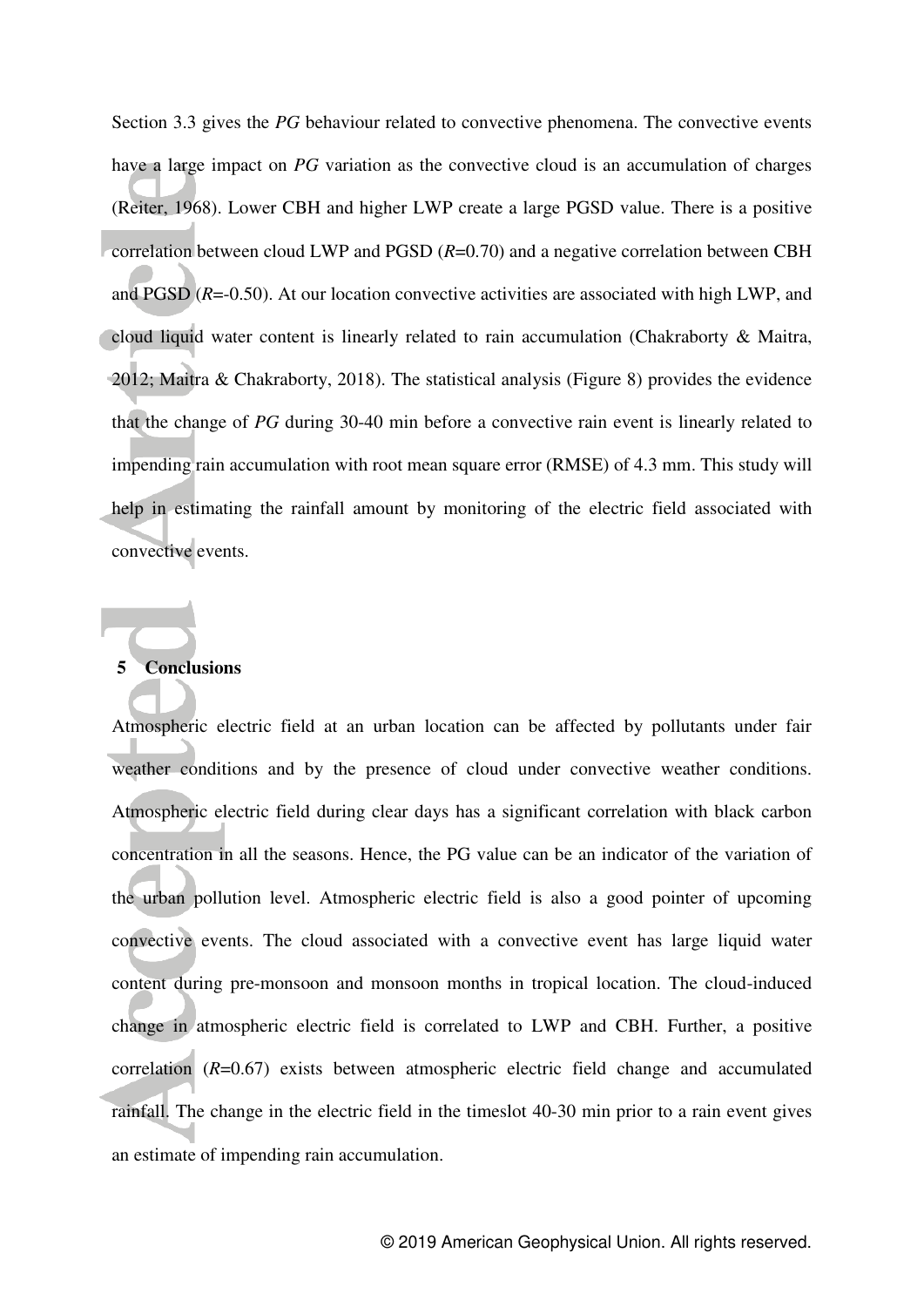#### **Acknowledgements**

This work is supported by the grants under the projects: (i) "Studies on aerosol environment at Kolkata located near the land-ocean boundary as a part of ARFI network under ISRO-GBP" (Grant No: SPL:GBP:ARFI:37), (ii) "UGC Basic Science Research Faculty Fellowship" (No.F.18-1/2011(BSR)), and (iii) "Space Science Promotion Scheme" (Grant No: E33013/3/2009-V). The data used in this study are available from DOI: [10.6084/m9.figshare.7461611.](https://doi.org/10.6084/m9.figshare.7461611) The Carnegie curve presented in this paper has been taken from Harrison (2013) under the Creative Commons license [\(http://creativecommons.org/licenses/by/4.0/\)](http://creativecommons.org/licenses/by/4.0/). The authors are very thankful to the reviewers for their constructive comments in improving the quality of the paper.

### **References:**

Aplin KL, Harrison, R.G., Rycroft, M.J. (2008). Investigating Earth's atmospheric electricity: a role model for planetary studies. *Space Science Revew,* 137, 11–27. doi:10.1007/s11214- 008-9372-x.

Bauer, L.A., Peters, W.J., Fleming, J.A., Ault, J.P., Swann, W.F.G. (1917). Ocean magnetic observations 1905–1916 and reports on special researches, vol 3. *Researches of the Department of Terrestrial Magnetism, Carnegie Institution of Washington Publication*, 175, 378–392.

Bennett, A.J., & Harrison, R.G. (2007). Atmospheric electricity in different weather conditions. *Weather*, 62(10), 277-283.

Bennett, A.J., & Harrison, R.G. (2008). Variability in surface atmospheric electric field measurements. *Journal of Physics: Conference Series*. 142. No. 1. IOP Publishing.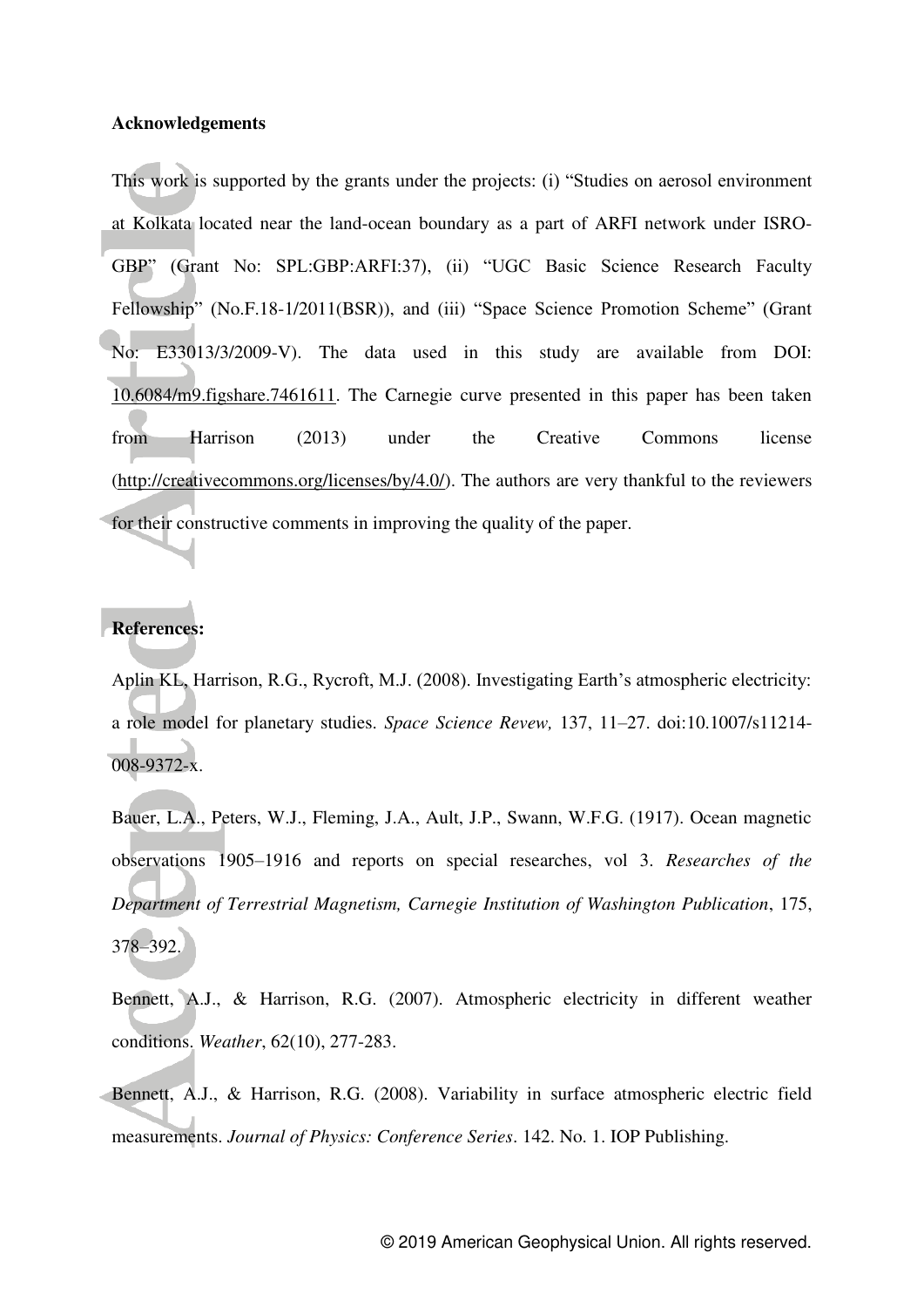Bloemink, H., (2013). Static electricity measurements for lightning warnings-an exploration. *INFRAR&D KNMI*.

Chakraborty, R., Das, S., Jana, S., & Maitra, A. (2014). Nowcasting of rain events using multi-frequency radiometric observations. *Journal of Hydrology*, 513, 467-474.

Chakraborty, R., Das, S., & Maitra, A. (2016). [Prediction of convective events using multi](https://scholar.google.co.in/scholar?oi=bibs&cluster=15890757788910588946&btnI=1&hl=en)[frequency radiometric observations at Kolkata.](https://scholar.google.co.in/scholar?oi=bibs&cluster=15890757788910588946&btnI=1&hl=en) *Atmospheric Research,* 169, 24-31.

Chakraborty, R., Maitra, A. (2016). [Retrieval of atmospheric properties with radiometric](https://scholar.google.co.in/citations?view_op=view_citation&hl=en&user=bWBUAHAAAAAJ&citation_for_view=bWBUAHAAAAAJ:qUcmZB5y_30C)  [measurements using neural network.](https://scholar.google.co.in/citations?view_op=view_citation&hl=en&user=bWBUAHAAAAAJ&citation_for_view=bWBUAHAAAAAJ:qUcmZB5y_30C) *Atmospheric Research,* 181, 124-132.

Chakraborty, S., Maitra, A. (2012). A comparative study of cloud liquid water content from radiosonde data at a tropical location. *International Journal of Geosciences*, 3(1), 44-49.

Chalmers, C. J. (1967). *Atmospheric Electricity,* pp. 168–169, 188, Pergamon Press, London.

Cobb, W. E., & Wells, H. J. (1970). The electrical conductivity of oceanic air and its correlation to global atmospheric pollution. *Journal of the Atmospheric Sciences*, 27(5), 814- 819.

Crewell, S., Drusch, M., Van Meijgaard, E., & Van Lammeren, A. C. A. P. (2002). Cloud observations and modeling within the European BALTEX cloud liquid water network. *Boreal environment research*, *7*(3), 235-246.

Crewell, S., & Löhnert, U. (2003). Accuracy of cloud liquid water path from ground-based microwave radiometry 2. Sensor accuracy and synergy. *Radio Science*, *38*(3), 7-1.

Das, D., & Chaudhuri, S. (2014). Remote sensing and ground-based observations for nowcasting the category of thunderstorms based on peak wind speed over an urban station of India. *Natural hazards*, 74(3), 1743-1757.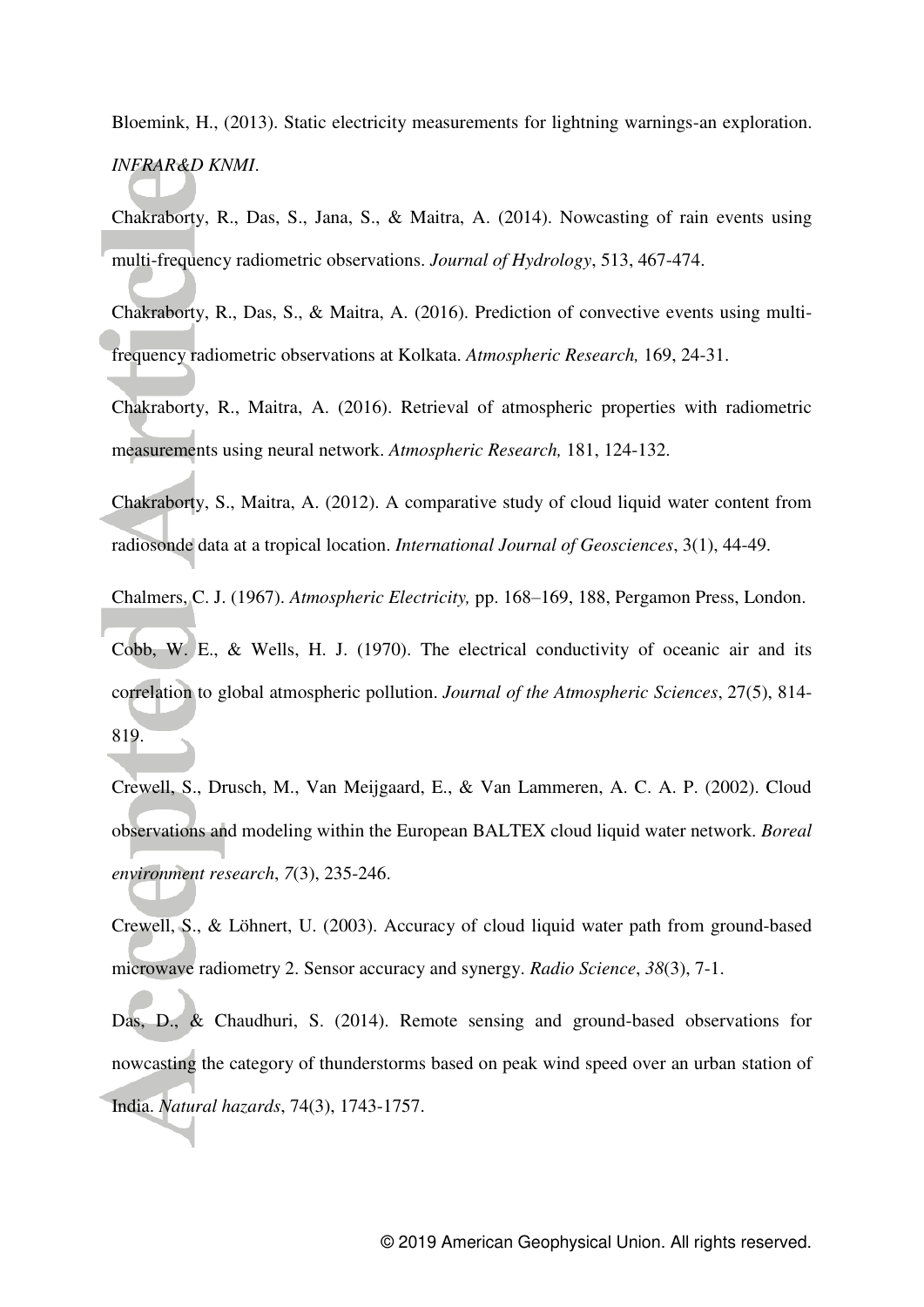Das, S., Shukla, A. K., & Maitra, A. (2010). Investigation of vertical profile of rain microstructure at Ahmedabad in Indian tropical region. *Advances in Space Research,* 45(10), 1235-1243.

Dhanorkar, S., & Kamra, A. K. (1992). Relation between electrical conductivity and small ions in the presence of intermediate and large ions in the lower atmosphere. *Journal of Geophysical Research: Atmospheres*, 97(D18), 20345-20360.

Dhanorkar, S. & Kamra, A. K. (1993) Diurnal and seasonal variations of the small-, intermediate-, and large-ion concentrations and their contributions to polar conductivity, *Journal of Geophysical Research: Atmospheres*, 98(D8), 14895–14908.

Dhanorkar, S. & Kamra, A. K. (1994). Diurnal variation of ionization rate close to ground. *Journal of Geophysical Research: Atmospheres*, 99(D9), 18523–18526, 1994.

Dumka, U.C., & Moorthy, K. K. (2010). Characteristics of aerosol black carbon mass concentration over a high altitude location in the Central Himalayas from multi-year measurements. *Atmospheric Research,* 96, 510–521.

Distromet, L. T. D., (2001). Disdrometer RD-80: Instruction Manual. Distromet LTD, Basel, Switzerland.

*EFM-100 Atmospheric Electric Field Monitor*, Installation/Operators Guide. (http://www.boltek.com/EFM-100\_Manual\_03102015.pdf)

Ferro, M., Yamasaki, J., Pimentel, D. R. M., Naccarato, K. P., & Saba, M. M. (2011). Lightning risk warnings based on atmospheric electric field measurements in Brazil. *Journal of Aerospace Technology and Management*, 3(3), 301-310.

Guha, A., De, B. K., Gurubaran, S., De, S. S., & Jeeva, K. (2010). First results of fair-weather atmospheric electricity measurements in Northeast India. *Journal of earth system science*, 119(2), 221-228.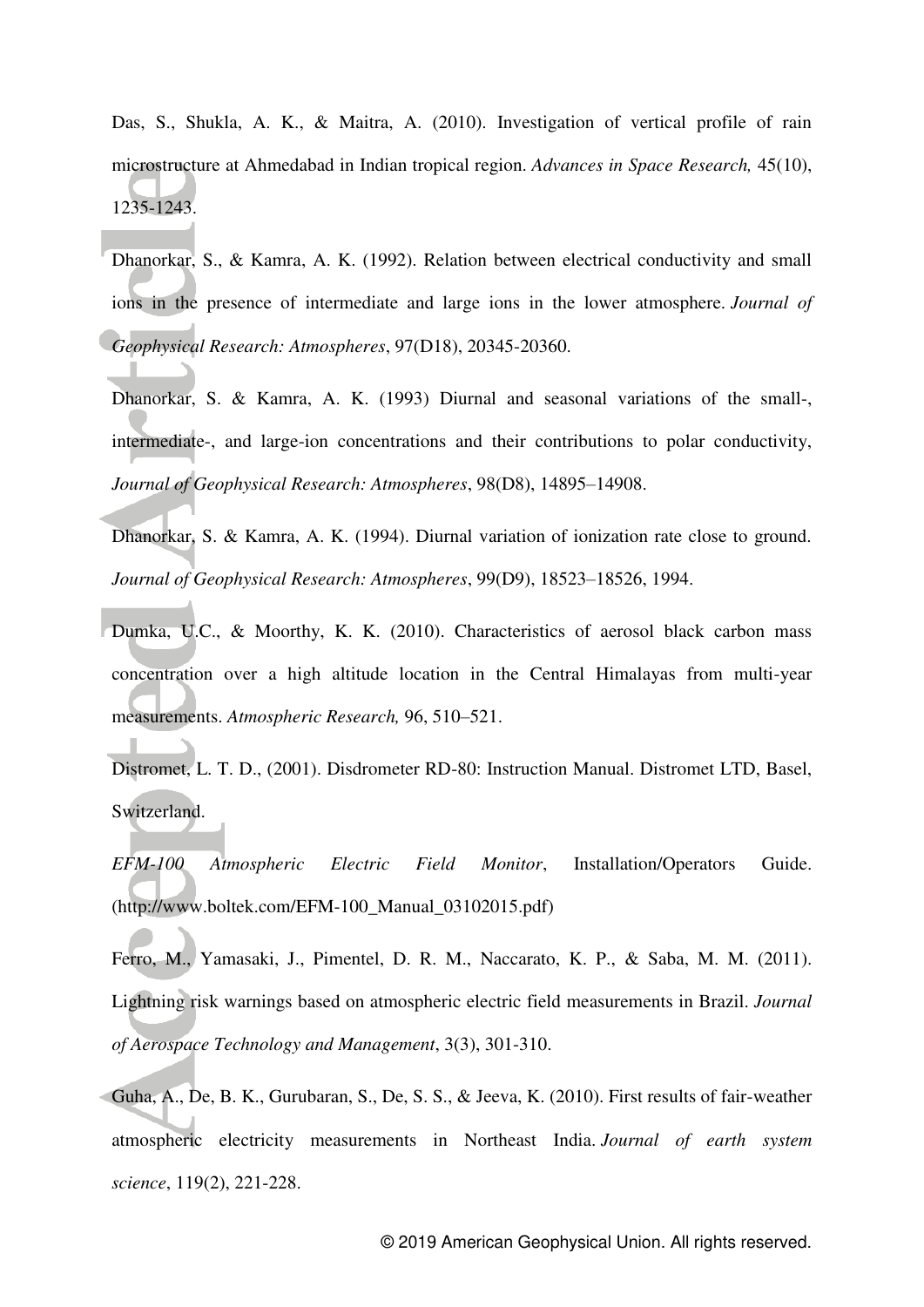Harrison, R. G. (2013). The Carnegie curve. *Surveys in Geophysics*, 34(2), 209-232.

Harrison, R. G., & Carslaw, K. S. (2003). Ion‐ aerosol‐ cloud processes in the lower atmosphere. *Reviews of Geophysics*, 41(3).

Hoppel, W. A., Anderson, R. V., & Willett, J. C. (1986). Atmospheric electricity in the planetary boundary layer. *The Earth's Electrical Environment*, Washington, DC, USA: National Academy Press, 149-165.

Israel, H. (1970). *Atmospheric Electricity. Vol. L Fundamentals, conductivity, ions,* Israel Program for Scientific Translations Jerusalem, 106-110.

Israel, H. (1973a). Atmospheric Electricity, vol. I, Fundamentals, Conductivity, Ions, Published for the National Science Foundation by the Israel Program for Scientific Translations, ISBN 0 7065 1129 8.

Israel, H. (1973b). Atmospheric Electricity, vol. II Fields, Charges and Currents, Published for the National Science Foundation by the Israel Program for Scientific Translations, ISBN 0 7065 1129 8.

Kumar, K. C., Prasad, T. R., Ratnam, M. V., & Nagaraja, K. (2016). Activity of radon (222Rn) in the lower atmospheric surface layer of a typical rural site in south India. *Journal of Earth System Science*, *125*(7), 1391-1397.

Kunhikrishnan, P.K., Gupta, K.S., Ramachandran, R., Prakash, J.W., & Nair, K.N. (1993). Study on thermal internal boundary layer structure over Thumba, India. *Annales geophysicae,* 11 (1), 52–60.

Latha, R. (2003). Diurnal variation of surface electric field at a tropical station in different seasons: a study of plausible influences. *Earth, planets and space*, *55*(11), 677-685.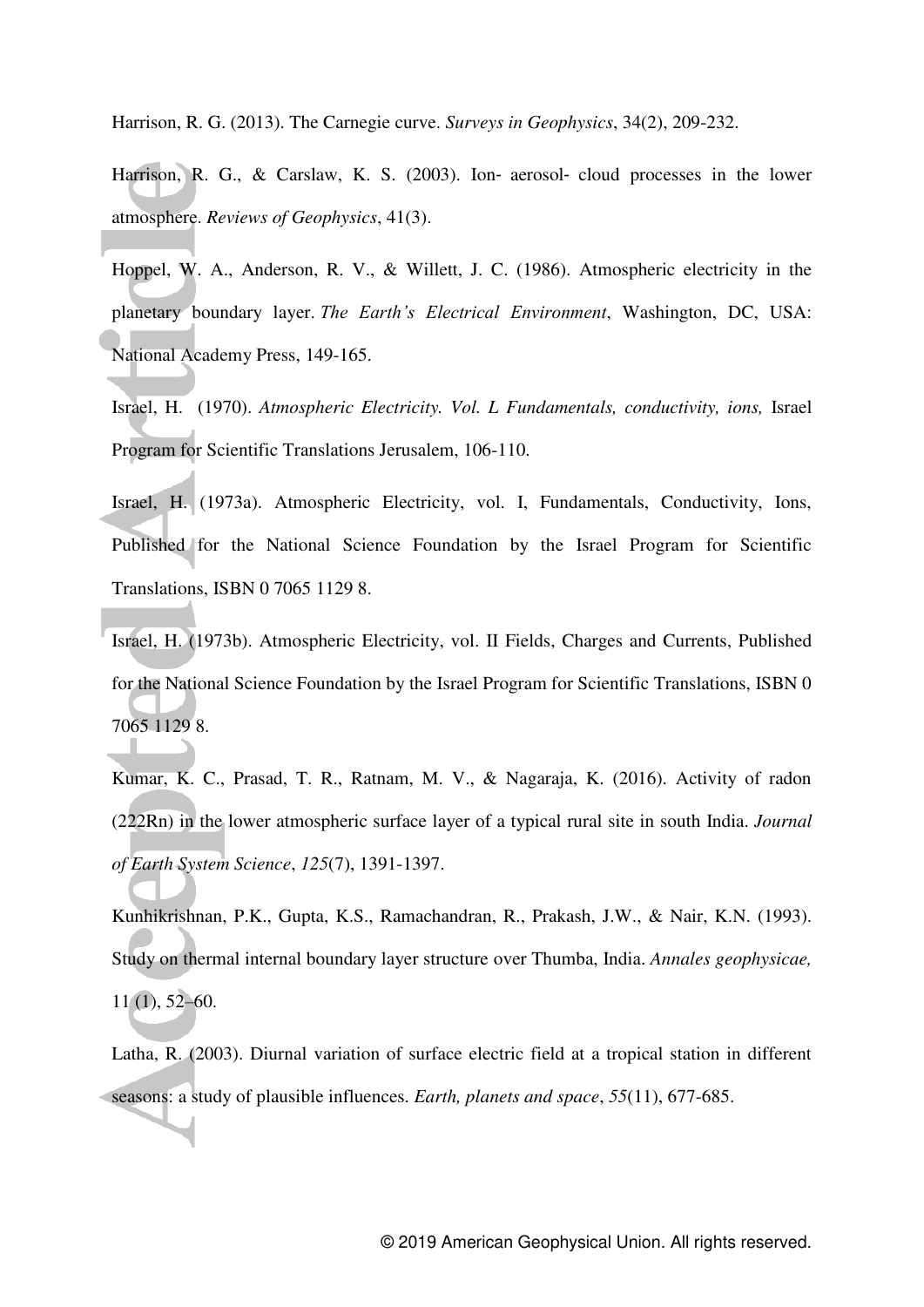Latha, K. M., Badarinath, K. V. S., & Reddy, P. M. (2005). Scavenging efficiency of rainfall on black carbon aerosols over an urban environment. *Atmospheric Science Letters,* 6(3), 148- 151.

Lucas, C., Zipser, E. J., & LeMone, M. A. (1994). Convective available potential energy in the environment of oceanic and continental clouds; correction and comments. *Journal of the Atmospheric Sciences*, 51(24), 3829-3830.

MacGorman, D. R., Rust, W. D., Krehbiel, P., Rison, W., Bruning, E., & Wiens, K. (2005). The electrical structure of two supercell storms during STEPS. *Monthly weather review,* 133(9), 2583-2607.

MacGorman, D. R., & Rust, W. D. (1998). *The electrical nature of storms*. Oxford University Press on Demand.

Maitra, A., & Chakraborty, R. (2018). Prediction of Rain Occurrence and Accumulation Using Multifrequency Radiometric Observations. *IEEE Transactions on Geoscience and Remote Sensing*. 56, 2789-2797.

Maitra, A., Jana, S., Chakraborty, R., & Majumder, S. (2014). *Multi-technique observations of onvective rain events at a tropical location*. In General Assembly and Scientific Symposium (URSI GASS), 2014 XXXIth URSI, 1-4, IEEE.

Mani, A., & Huddar, B. B. (1972). Studies of surface aerosols and their effects on atmospheric electric parameters. *Pure and Applied Geophysics,* 100, 154–156.

Markson, R. (2007). The global circuit intensity: its measurement and variation over the last 50 years. *Bulletin American Meteorological Society*. doi:10.1175/BAMS-88-2- 223, 223-241.

Mauchly, S.J. (1921). Note on the diurnal variation of the atmospheric electric potential gradient. *Physical Reveiw*, 18, 161–162.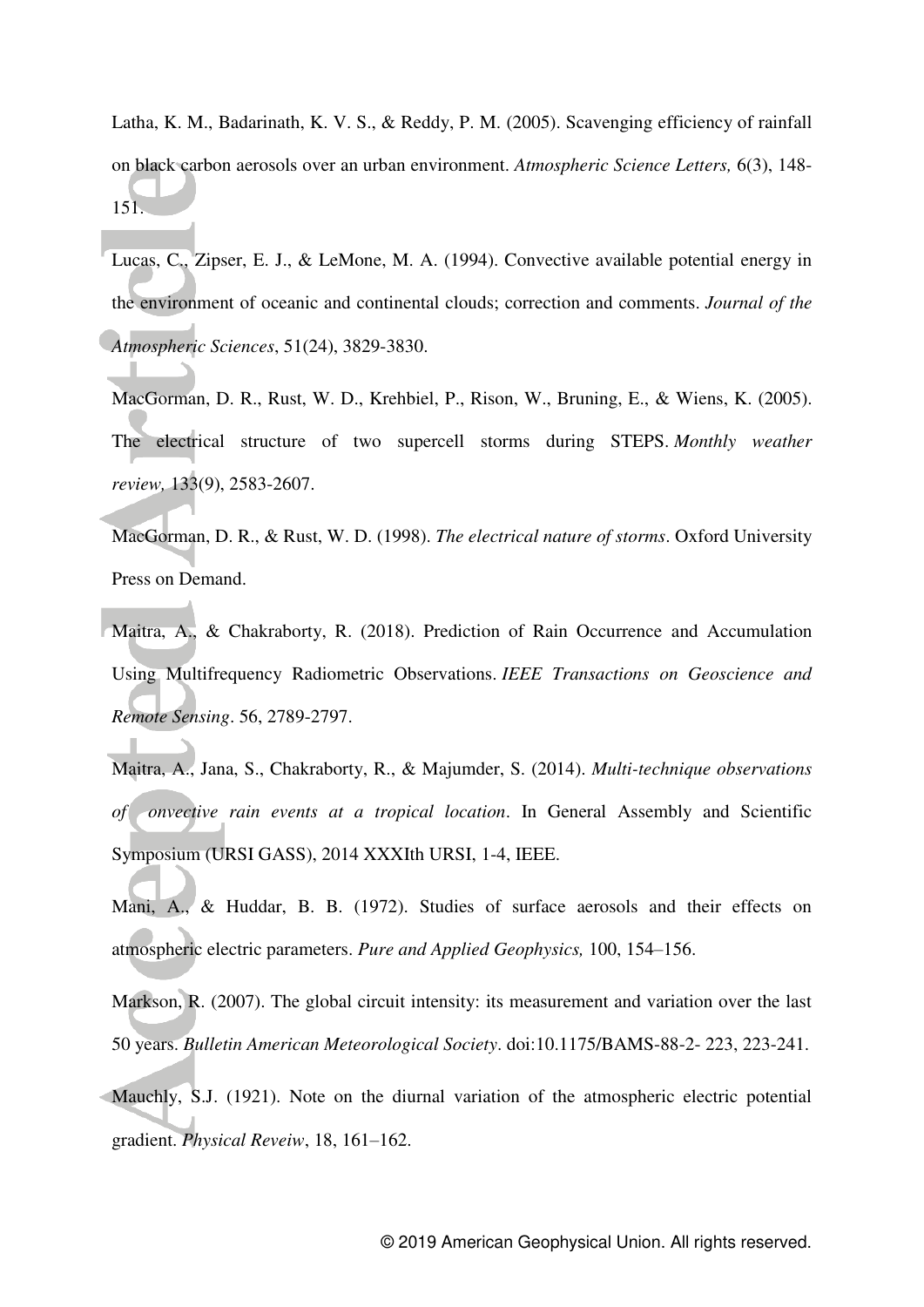Mauchly, S.J. (1923). On the diurnal variation of the potential gradient of atmospheric electricity. *Terr Magn*, 28, 61–81.

Moorthy, K. K., Babu, S. S., Sunilkumar, S. V., Gupta, P. K., & Gera, B. S. (2004). Altitude profiles of aerosol BC, derived from aircraft measurements over an inland urban location in India. *Geophysical Research Letter*, 31 (L22103). [http://dx.doi.org/10.1029/2004GL021336.](http://dx.doi.org/10.1029/2004GL021336)

Nair, P. R., George, K. S., Parameswaran, K., Aloysius, M., Alappattu, D. P., Mohan, M., & Kunhikrishnan, P. K. (2009). Short-term changes in the aerosol characteristics at Kharagpur (22° 19′ N, 87° 19′ E) during winter. *Journal of Atmospheric and Solar-Terrestrial Physics*, 71(17-18), 1771-1783.

Nair, V.S., Moorthy, K.K., Alappattu, D.P., Kunhikrishnan, P.K., George, S., Nair, P.R., Babu, S.S., Abish, B., Satheesh, S.K., Tripathi, S.N. & Niranjan, K. (2007). Wintertime aerosol characteristics over the Indo‐ Gangetic Plain (IGP): Impacts of local boundary layer processes and long‐ range transport. *Journal of Geophysical Research: Atmospheres*, 112(D13). [http://dx.doi.org/10.1029/2006JD008099.](http://dx.doi.org/10.1029/2006JD008099)

Peters, G., Fischer, B., & Andersson, T. (2002). Rain observations with a vertically looking Micro Rain Radar (MRR). *Boreal Environment Research, 7*(4), 353-362.

Phillips, B. B., & Kinzer, G. D. (1958). Measurements of the size and electrification of droplets in cumuliform clouds. *Journal of Meteorology,* 15.4, 369-374.

Piper, I. M., & Bennett. A. J. (2012). Observations of the atmospheric electric field during two case studies of boundary layer processes. *Environmental Research Letters*, 7.1: 014017.

Raghavendra Kumar, K. (2011). Characterization of aerosol black carbon over a tropical semi-arid region of Anantapur, India. *Atmospheric Research,* 100, 12–27.

Roble, R.G., & Tzur, I. (1986). *The global atmospheric–electrical circuit. The Earth's Electrical Environment*. National Academy Press.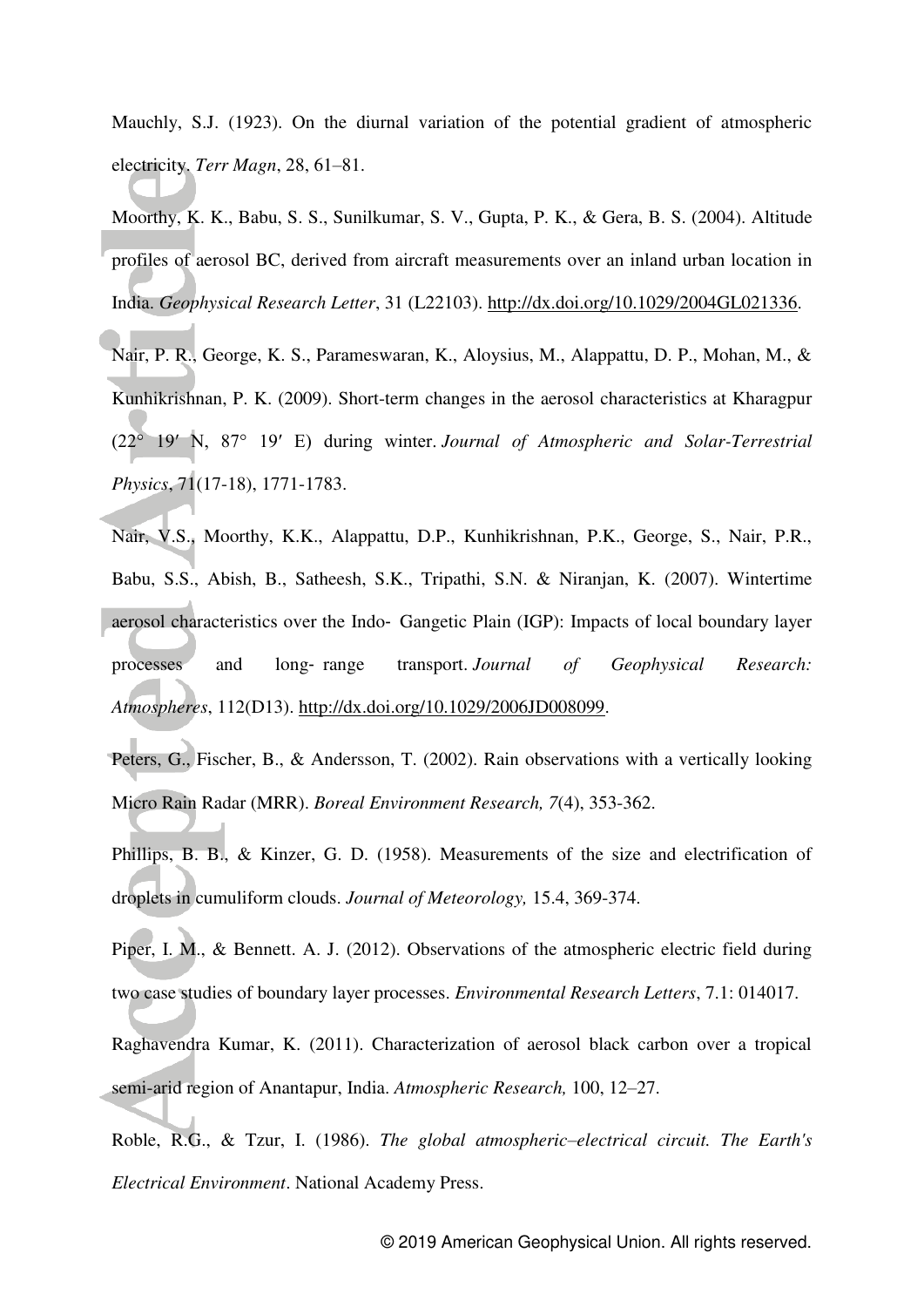Rakshit, G., & Maitra, A. (2016). Simultaneous Radar Observations of Vertical Profile of Rain Features from Space and Ground at Ku and Ka Bands at a Tropical Location. *MAPAN*. 31.4, 291-297.

Rakshit, G., Adhikari, A., & Maitra, A. (2017). Modelling of Rain Decay Parameter for Attenuation Estimation at a Tropical Location. *Advances in Space Research,* 59.12, 2901- 2908.

Rakov, V. A., Uman, M. A. (2003). *Lightning Physics and Effects.* Cambridge University Press.

Reynolds, S. E., Brook, M., & Gourley, M. F. (1957). Thunderstorm charge separation. *Journal of Meteorology,* 14.5, 426-436.

Reiter, R. (1968). Results of investigation on precipitation and cloud electricity based on 15 years of observation. *Archiv für Meteorologie, Geophysik und Bioklimatologie, Serie* 

*A*, 17(1), 17-29.

Retalis, D., & Retalis, A. (1997). The atmospheric electric field in Athens-Greece. *Meteorology and Atmospheric Physics,* 63(3), 235-241.

Rose, Th, & Czekala, H. (2009). *RPG-HATPRO Radiometer Operating Manual*. Radiometer Physics GmbH.

Rycroft, M. J., Israelsson, S., & Price, C. (2000). The global atmospheric electric circuit, solar activity and climate change. *Journal of Atmospheric and Solar-Terrestrial Physics,* 62(17), 1563-1576.

Saha, A., & Despiau, S. (2009). Seasonal and diurnal variations of black carbon aerosols over a Mediterranean coastal zone. *Atmospheric Research*, *92*(1), 27-41.

Saunders, C. P. R. (1993). A review of thunderstorm electrification processes. *Journal of Applied Meteorology,* 32.4, 642-655.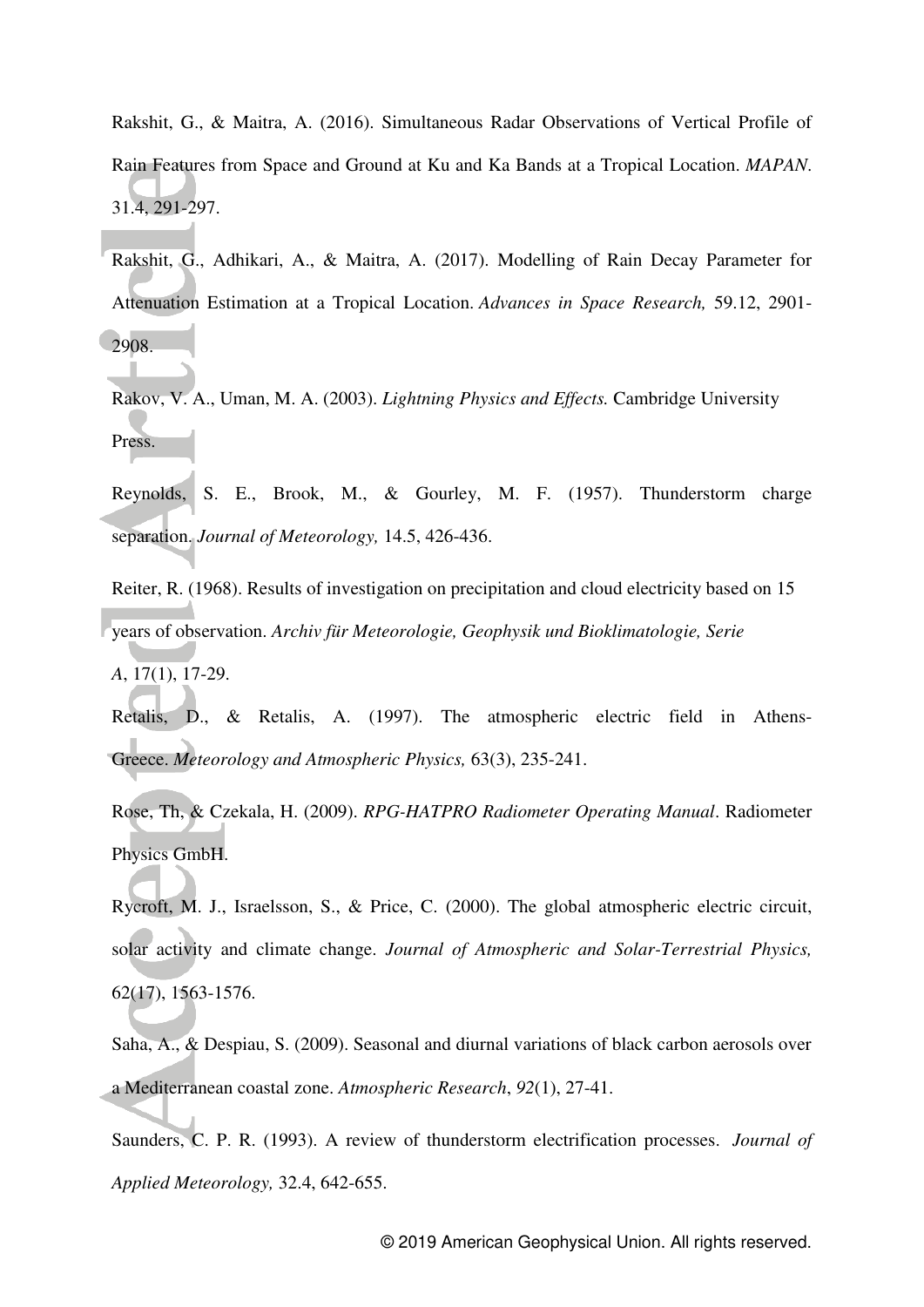Saunders, C. P. R., & Peck, S. L. (1998). Laboratory studies of the influence of the rime accretion rate on charge transfer during crystal/graupel collisions. *Journal of Geophysical Research: Atmospheres,* 103(D12), 13949-13956.

Saunders, C. P. R., Bax-Norman, H., Emersic, C., Avila, E. E., & Castellano. N. E. (2006). Laboratory studies of the effect of cloud conditions on graupel/crystal charge transfer in thunderstorm electrification. *Quarterly Journal of the Royal Meteorological Society,* 132, 621, 2653-2674

Sheftel, V. M., Chernyshev, A. K., & Chernysheva, S. P. (1994). Air conductivity and atmospheric electric field as an indicator of anthropogenic atmospheric pollution. *Journal of Geophysical Research: Atmospheres,* 99(D5), 10793-10795.

Silva, H. G., Conceição, R., Melgão, M., Nicoll, K., Mendes, P. B., Tlemçani, M., Heitor Reis, A., & Harrison, R. G. (2014). Atmospheric electric field measurements in urban environment and the pollutant aerosol weekly dependence. *Environmental Research Letters*, 9(11), 114025.

Smith, J. A., Miller, A. J., Baeck, M. L., Nelson, P. A., Fisher, G. T., & Meierdiercks, K. L. (2005). Extraordinary flood response of a small urban watershed to short-duration convective rainfall. *Journal of Hydrometeorology*, 6(5), 599-617.

Srivastava, G. P., Huddar, B. B., & Mani, A. (1972). Electrical conductivity and potential gradient measurements in the free atmosphere over India. *Pure and Applied Geophysics*, 100(1), 81-93.

Stull, R. B. (1998). *An introduction to boundary layer meteorology*. Kluwer Academic Publishers, Dordrecht.

Takahashi, T. (1978). Riming electrification as a charge generation mechanism in thunderstorms. *Journal of the Atmospheric Sciences,* 35(8), 1536-1548.